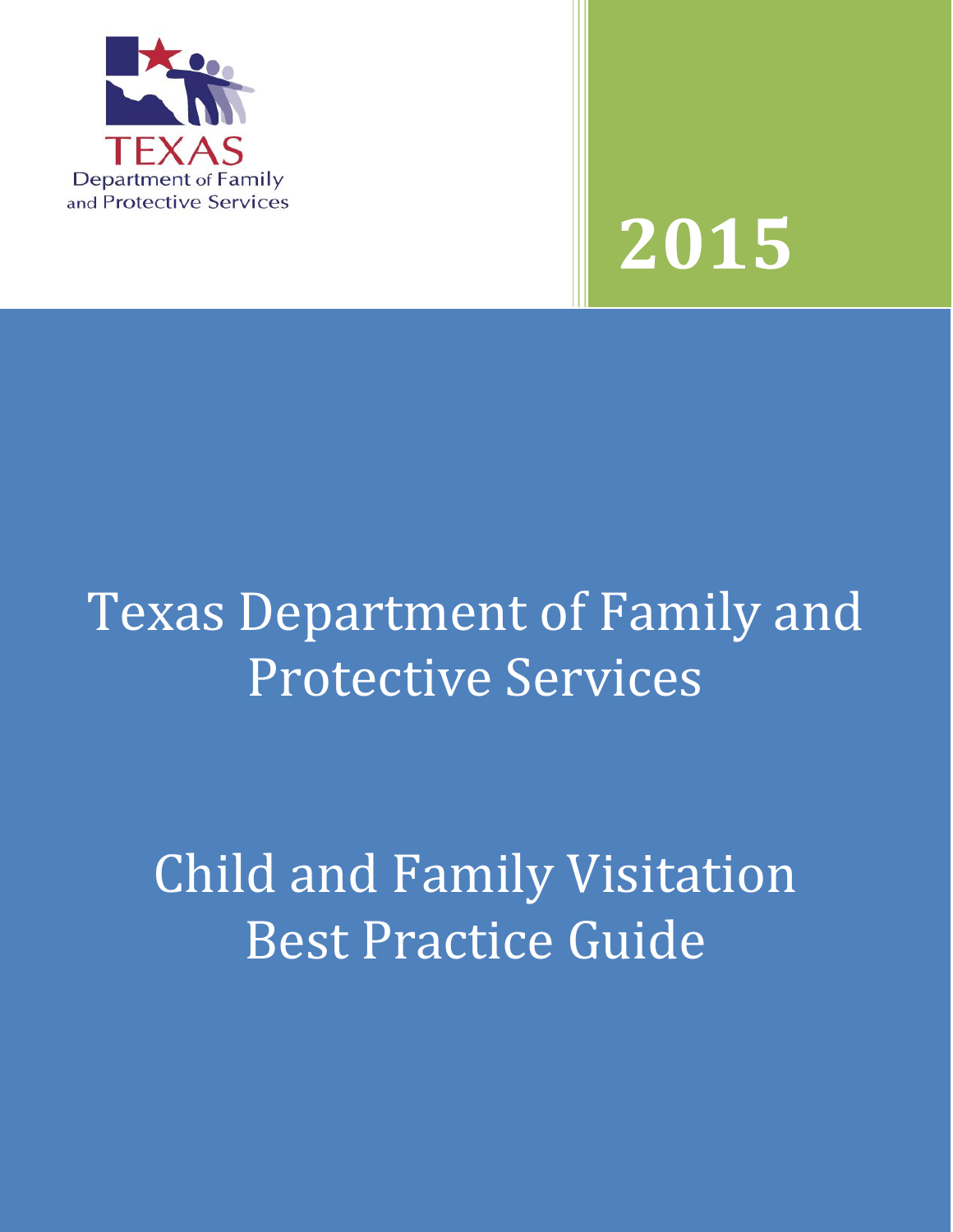#### **Visitation is essential for a child's well-being**

The primary purpose of visitation is to maintain the parent-child attachment, reduce a child's sense of abandonment, and preserve their sense of belonging as part of a family and community. A child needs to see and have regular contact with their parent(s) and siblings, as these relationships are the foundation of child development.

#### **Visitation isfundamental to permanency**

Visitation facilitates permanency planning, promotes timely reunification, and helps in the decision-making process to establish alternative permanency plans. Visitation maintains and supports the parent-child relationship necessary for successful reunification.

#### **Visitation is vital to a child maintaining family relationships and cultural connections**

Maintaining family connections has life-long significance for a child. Regular visitation maintains their relationships with siblings and others who have a significant role in a child's life. When a child loses family connections, they also lose family history, medical history and cultural information. Visitation is considered the heart of reunification, but even when reunification is not likely, parents, siblings and extended family continue to be important in a child's life.

#### **VISITATION AND FAMILY CONTACT SHOULD NEVER BE USED AS A REWARD OR PUNISHMENT, BUT SHOULD ALWAYS BE CONSIDERED A RIGHT OF FAMILIES AND CHILDREN**

See[: CPS Mission, Vision, Values](http://intranet.dfps.txnet.state.tx.us/CPS/default.asp) 

# **RESEARCH FINDINGS & BENEFITS OF VISITATION**

Research on parental visits with children in foster care reveals that the frequency of visitation significantly impacts child well-being and positive outcomes.

Children in foster care who were visited frequently (once a week or once every two weeks) exhibited fewer behavioral problems than children who were visited infrequently (once a month or less), or not at all. Overall, children who had frequent contact with their parent(s) showed less anxiety and depression than children whose parents' visits were either infrequent or nonexistent. (Cantos & Gries, 1997)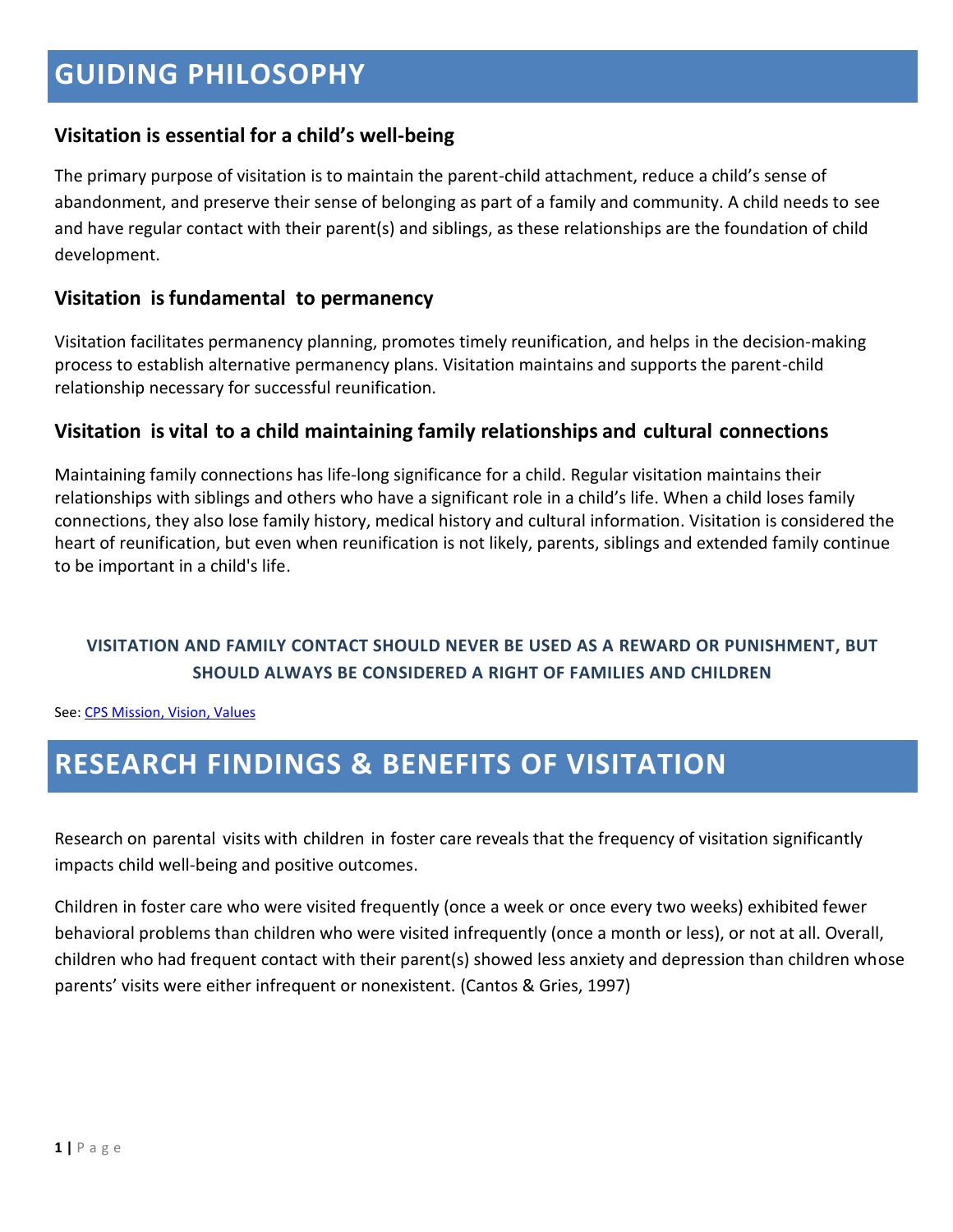Children in foster care who were visited frequently by their parent(s) were more likely to have higher well-being ratings, and adjusted better to placement, were more likely to be reunified with family, and experienced shorter stays in foster care. (Hess, 2003)

Children in foster care who saw their parent(s) less than once a month felt they suffered as a result of not maintaining contact with their birth parent(s). (Kufeldt & Armstrong, 1995)

### *THE ABSENCE OF REGULAR AND FREQUENT PARENT-CHILD VISITATION OR CONTACT MAY HAVE SERIOUS CONSEQUENCES FOR BOTH A CHILD AND PARENT(S). WITHOUT VISITATION, THE RELATIONSHIP CAN DETERIORATE AND BOTH CAN BECOME EMOTIONALLY DETACHED. WHEN PARENT-CHILD ATTACHMENT SUFFERS, REUNIFICATION BECOMES MORE DIFFICULT.*

# **Some benefits of parent-child visitation:**

- Supports parent-child attachment
- Eases the pain of separation for all
- Maintains and strengthens family relationships
- Reassures a child that their parents/primary caregiver are alright and helps the child to not blame themselves for placement
- Supports the family in dealing with changing relationships
- Motivates parent to make positive changes in their life by providing reassurance that the parent-child relationship is important for a child's well-being
- Provides opportunities for parent(s) to learn and try new skills
- Supports a child's adjustment to the foster home
- Enables the parent(s) to be active and stay current with their child's development, educational and medical needs, church and community activities
- Provides opportunities for parent(s) to assess how their child is doing, and share information about how to meet their child's needs
- Assists in the assessment and decision-making process regarding parenting capacities and permanency goals
- Reduces the time in out-of-home care
- **•** Increases the likelihood of reunification.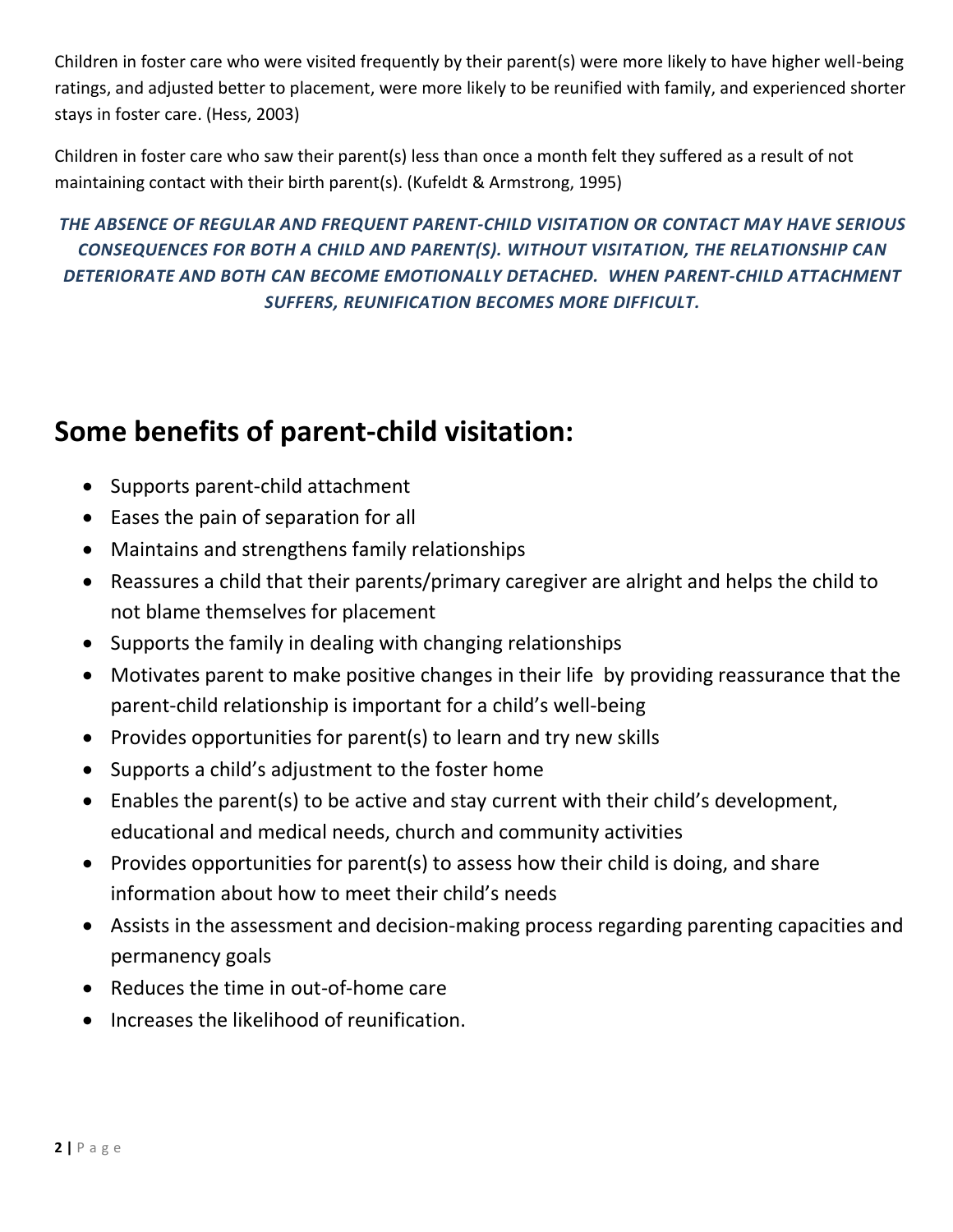# **BEST PRACTICE**

**Timeframe:** It is important for children, parents and siblings to have contact as soon as possible after their initial placement. Research suggests that the first visit should occur within 48 hours of placement.

**Current policy:** The first visitation should occur within 3 days of a child entering substitute care.

[https://www.dfps.state.tx.us/handbooks/CPS/Files/CPS\\_pg\\_6400.asp#CPS\\_6416](https://www.dfps.state.tx.us/handbooks/CPS/Files/CPS_pg_6400.asp#CPS_6416)

#### <http://www.statutes.legis.state.tx.us/Docs/FA/htm/FA.262.htm#262.115>

#### **The first visit generally occurs before a thorough assessment and full understanding of safety and concerns regarding the parent's protective actions have been gathered and shared with those involved in the family's case.**

#### **Monitor:**

- 1. Is aware of circumstances that led to removal as well as any other useful information about the child and family (regarding investigation AND available family history)
- 2. Possesses the knowledge, skills, and experience required to properly navigate the family's emotional intensity AND set appropriate boundaries in a difficult situation

#### **Location:**

Meets initial safety needs and concerns and as geographically convenient to the parent(s) as possible

#### **Setting:**

- 1. Quiet , private, free of distractions and a lot of other people
- 2. As home-like as possible while still appropriate for managing level of known safety concerns specific to the family circumstances
- 3. If in an agency setting, a visit room that includes: comfortable seating, comfortable and clean area to play on the floor, some toys/activities that encourage parent-child interaction, snacks, water, a changing table, etc.

#### **Day of Week/Time of Day:**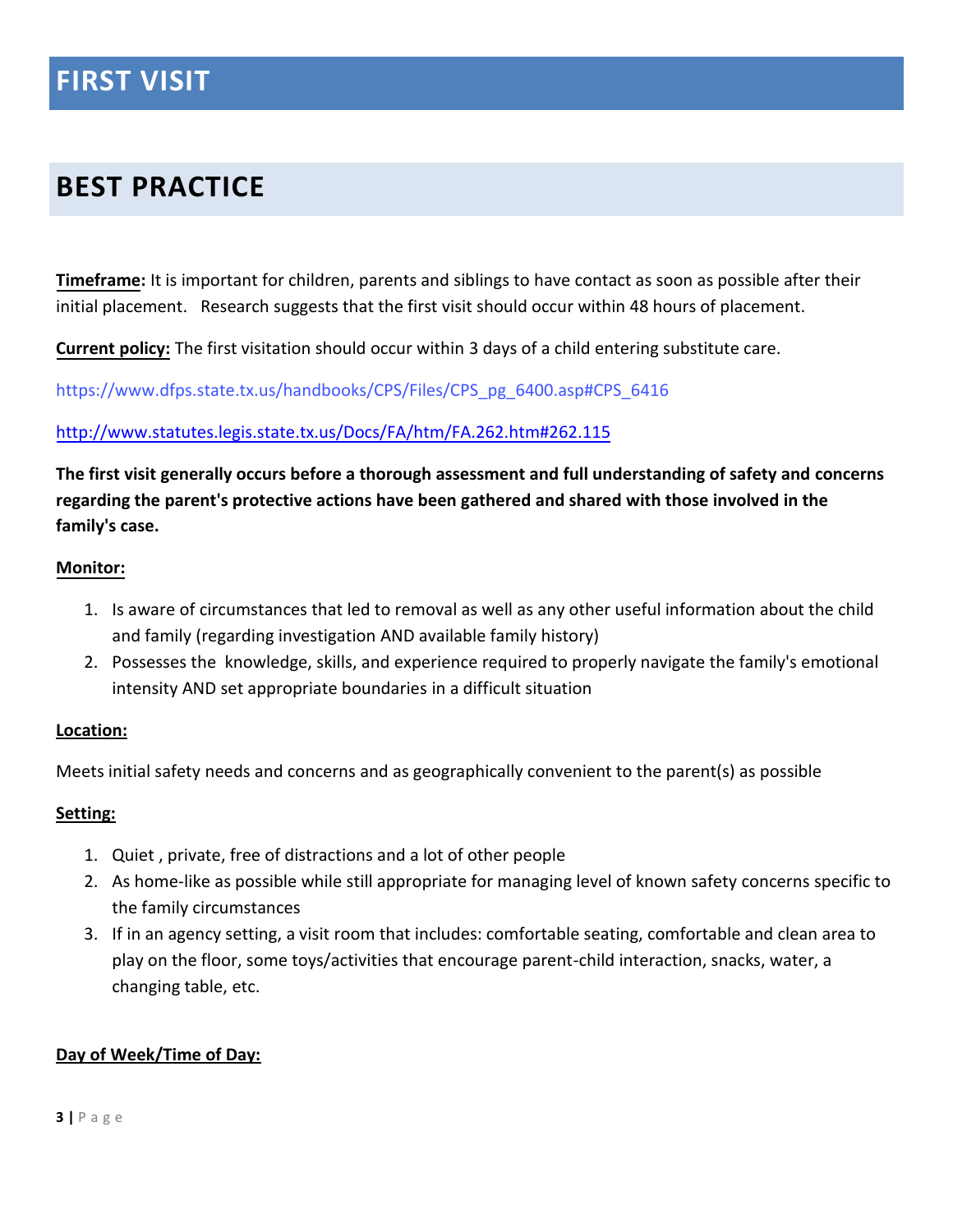- Scheduled on a day and at a time that meets the family's scheduling needs around work, other responsibilities, and travel to site, etc.
- Scheduled at a time that does not disrupt child's schedule: (bedtimes, during school, etc.)

#### **Preparation:**

- Family is provided adequate notice (as much time as possible before visit), detailed directions, instructions about who to ask for when they arrive, reliable contact information (i.e. cell) for the right person to call **prior and during the scheduled time** in case of travel problems, other unanticipated problems prior to visit
- Parent/family has been prepared regarding:
	- $\checkmark$  What the setting is like
	- $\checkmark$  What they can and cannot bring
	- $\checkmark$  Suggestions for what they could bring to help with the child's transition (transitional objects, a favorite stuffed animal/doll/pillow, blanket, family picture for child to take with them, something soft with parents' scent, appropriate foods that child eats at home, etc.)
	- $\checkmark$  How they should respond to children's difficult emotions, behaviors, statements and/or questions during visit
	- $\checkmark$  Who can and cannot come to the visit with them
	- $\checkmark$  What can and cannot be discussed during visit
	- $\checkmark$  Suggestions for what to talk about with child to ease child's fears/worries/trauma and engage in meaningful dialogue
	- $\checkmark$  Not making promises to child about situations or changes that they have no control over
	- $\checkmark$  Any promises made must be within parent's control and they must fulfill promise

**Tip for Early Visits: When a child is first placed in substitute care, it is recommended that the parents utilize the visitation time independent of other individuals. If appropriate, towards the end of the visit an additional family member or fictive kin wanting to spend time with the child can participate.**

# **ASSESSMENT DRIVES VISITATION PLANNING**

Visitation planning is guided by thorough and ongoing assessments of the parents' ability to safely care for and interact with their child(ren). The plan may require parent(s) to meet certain conditions related to visits, such as modifying behaviors that contributed to a child's removal. It is appropriate to determine conditions to protect the safety and well-being of children. *However, visits should not be used as punishment or reward.*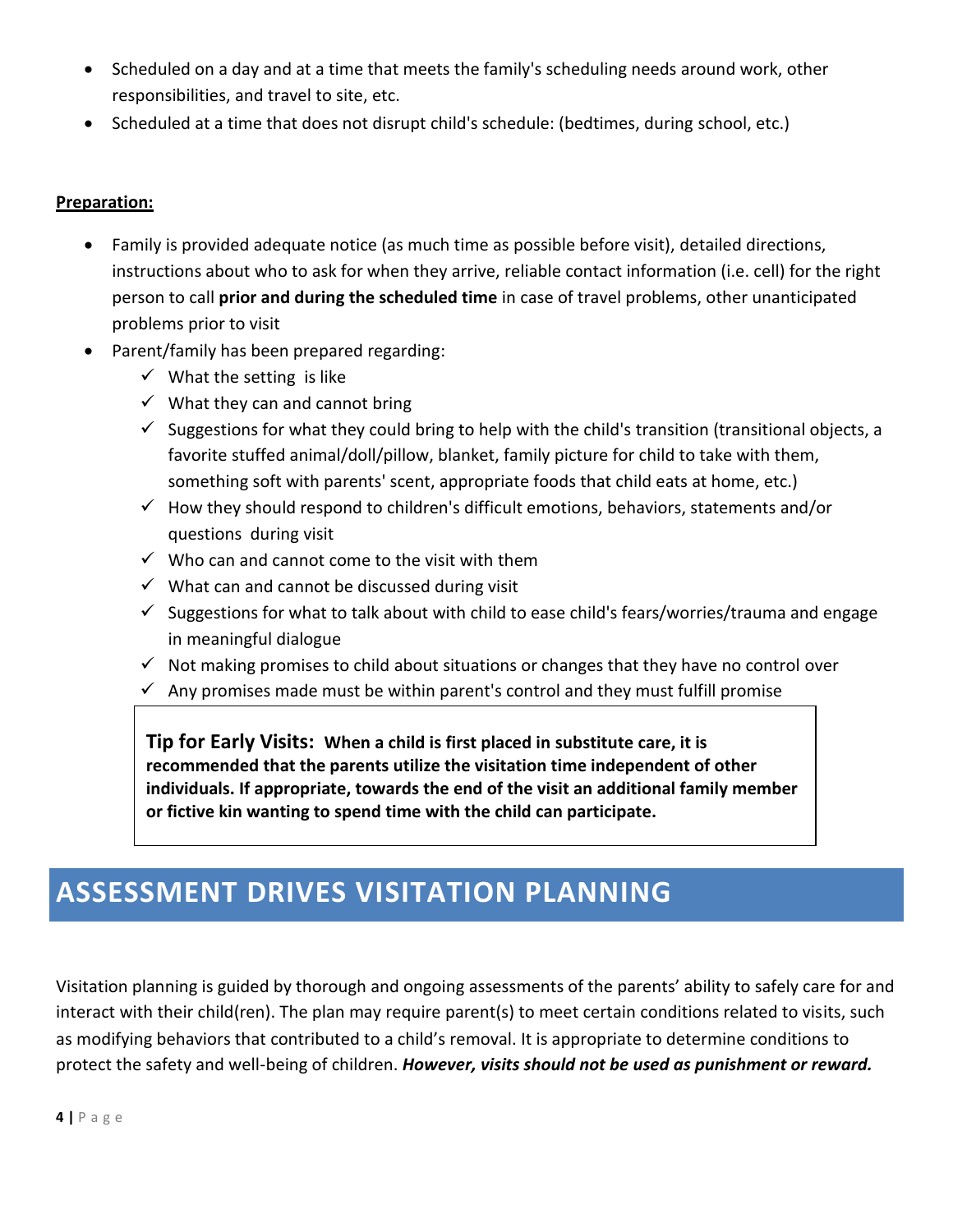Increased or reduced visitation should be related to an assessment of safety, and not linked to other measurements. (Hess & Proch, 1988).The absence of regular, frequent, visitation may have serious consequences for children and parent(s).

Supervised visitation is utilized to ensure a child's physical and emotional safety during contact with a family member, and/or to strengthen the parent-child relationship and enhance parental protective actions. The necessity of supervised visitation is determined through a safety assessment that identifies concerns for a child if their parent(s) have unsupervised contact with their child. The visitation plan:

- Should minimally include thorough assessment identifying safety concerns related to parents
- Must connect safety risks and protective capacities to supervision level decisions
- Safety risks must be translated into goals and measurable behaviors that are expected from parents
- Must include assessment of any potential monitor's protective capacities (ability and willingness)

#### **TOOL FOR ASSESSMENT & PLANNING: PHASES OF VISITATION**

#### **Assessing Parents**

Factors to consider:

- The nature and severity of the abuse
- **•** Does the perpetrator of abuse take responsibility?
- Does the parent show empathy for the child?
- Is the parent engaged in services?
- **•** Parent is not under the influence of drugs or alcohol at the time of the visit

These factors are not used to determine whether visits should occur. They are used to assess the stage of supervision needed during a visit, where a visit should be held, and the level of support the child(ren) and parent(s) will need before, during, and after the visit.

To aid in assessing parents, consider these questions:

Is there concern that the parent(s) may be physically or emotionally abusive to a child during the visit? Is there concern that the parent(s) may behave in an inappropriate or unpredictable way?

Is there potential for abduction of a child during the visit?

Is a child visiting with a perpetrator or person of concern?

Have the parent(s) been known to make unrealistic or inappropriate promises to a child that has negatively impacted them?

What progress has the parent made and is the parent learning new skills?

Is supervised visitation a tool to model positive parenting behavior and document progress?

This information is considered so that the caseworker can assess the appropriate level of supervision during a visit and where a visit should be conducted. These are also helpful considerations for preparing for the support the child needs before, during, and after a visit. (Hess, Peg McCartt, 2003)

#### **Assessing Children**

Factors to consider: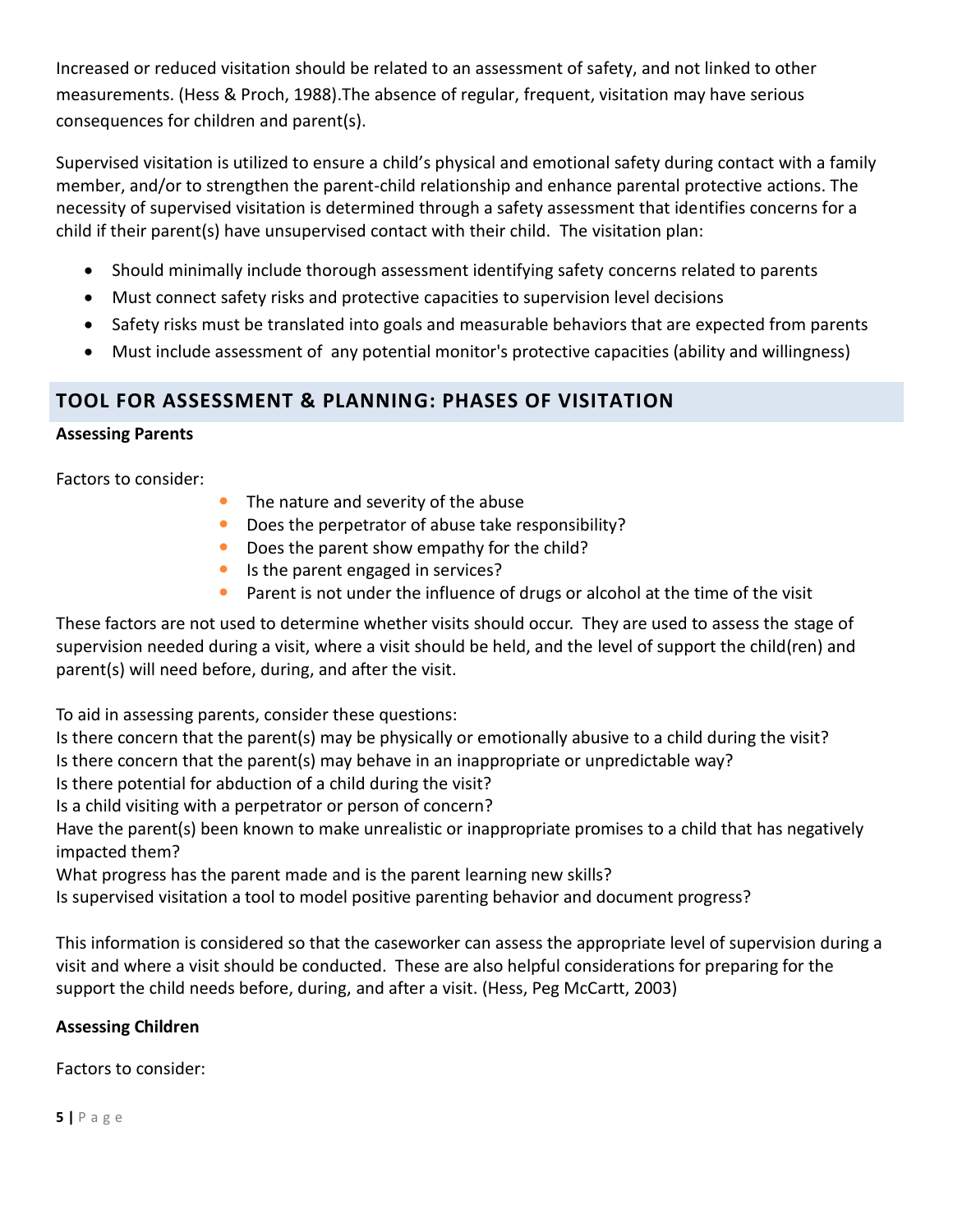These are important considerations when you are preparing the child for the visit and supporting them during and after a visit.

- Age of the child
- The child's desire to see their parent
- The child's emotional, psychological, and physical state
- The child's ability to process or debrief the visit
- Can the child access and utilize therapeutic support?
- Is the child able to set boundaries?
- Can the child alert a trusted adult that they feel emotionally or physically unsafe?
- Is the child able to tell you when they need a break during the visit?
- Can you establish a way for the child to signal you when they want you to step in?
- Is the child able to talk about the visit and state needs?
- Emotional reaction of the child: Is a child concerned or afraid of being alone with their parent(s)?

#### **TOOL FOR ASSESSMENT AND PLANNING: STAGES OF SUPERVISION GUIDE**

The "**Stages of Supervision**" guide provides descriptions of the levels ofsupervision. This attachment can help caseworkers determine and clearly communicate the structure of a supervised visitation plan (adapted from Hess, 2003). (Please refer to document "**Stages of Supervision**")

#### **STAGES OF SUPERVISION FROM MOST TO LEAST RESTRICTIVE:**

- **High Supervision**
- **Medium Supervision**
- **Low Unsupervised**
- **Unsupervised**

If the Department recommends to the court that visits be supervised, the visitation plan should include a summary statement of the assessed safety reasons supervision is necessary. In addition, parent(s) should clearly understand the specific safety factors preventing less restrictive contact with their child and what demonstrated changes will assist the caseworker in being able to make recommendations lifting supervision requirements.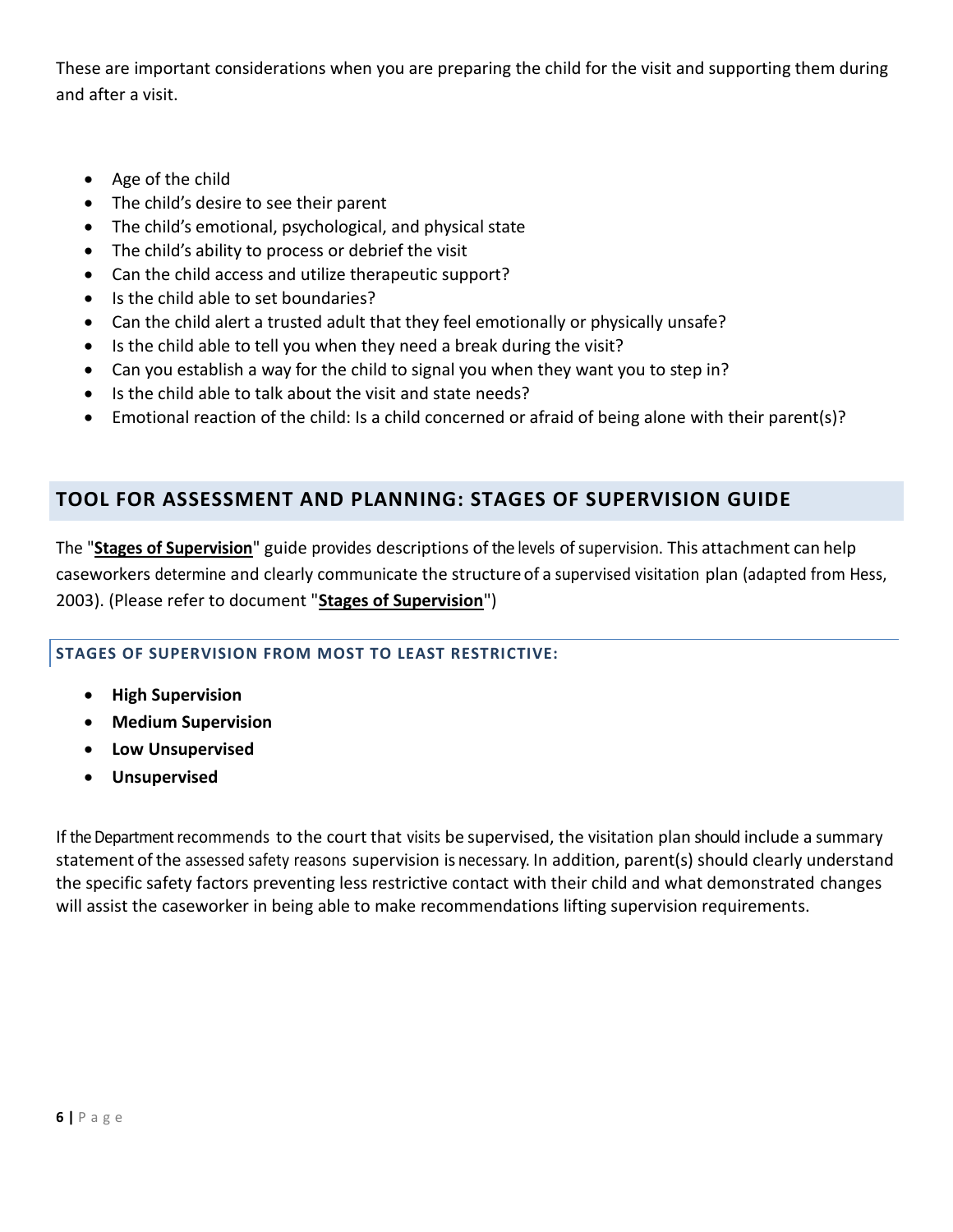#### **STAGES OF SUPERVISION**

|                            | <b>Unsupervised</b>                                                                                                                                                                                                                                                                            | Low                                                                                                                                                                                                                                                                                                                                                                                                    | <b>Medium</b>                                                                                                                                                                                                                                                                                                                    | High                                                                                                                                                                          |
|----------------------------|------------------------------------------------------------------------------------------------------------------------------------------------------------------------------------------------------------------------------------------------------------------------------------------------|--------------------------------------------------------------------------------------------------------------------------------------------------------------------------------------------------------------------------------------------------------------------------------------------------------------------------------------------------------------------------------------------------------|----------------------------------------------------------------------------------------------------------------------------------------------------------------------------------------------------------------------------------------------------------------------------------------------------------------------------------|-------------------------------------------------------------------------------------------------------------------------------------------------------------------------------|
| Stage of Supervision       | Parent(s) can be alone<br>with child.<br>No monitor is present<br>during the visit.                                                                                                                                                                                                            | Visitation where the monitor<br>may be present for a portion<br>of the visit. Parent(s) would<br>have some time alone with<br>their child.                                                                                                                                                                                                                                                             | Visitation where the monitor<br>is close enough to observe<br>the visit but is not required to<br>hear everything that is said in<br>the visit between the<br>parent(s) and child. Parent(s)<br>may have some time alone<br>with their child if the monitor<br>ensures certain conditions<br>are satisfied.                      | Child may not be removed<br>from the presence of the<br>monitor. Parent(s) cannot be<br>alone with their child.                                                               |
|                            | Example: Day and<br>Overnight visits; visits at<br>the kinship placement.                                                                                                                                                                                                                      | Example: Visits at the park or<br>the parents' home where the<br>caseworker or monitor may<br>supervise the visit for 15<br>minutes then leave the child<br>with the parent(s) for 30<br>minutes and then return to<br>observe the last 15 minutes.                                                                                                                                                    | Example: Parent(s) can take<br>the child to the bathroom<br>alone. Parent(s) can play<br>with the child at the<br>playground while the monitor<br>observes from a distance.                                                                                                                                                      | Example: Parent(s) must be<br>within hearing distance and<br>intervention distance of the<br>monitor and cannot be alone<br>with the child under any<br>circumstance.         |
| Safety Assessment          | Unsupervised visitation<br>would be used when the<br>caseworker determines<br>no safety concerns exist<br>that prohibit the<br>parent(s) and child from<br>being alone during the<br>visit. This stage may be<br>used while the child is in<br>care and immediately<br>prior to reunification. | Low supervision would<br>primarily be used when the<br>caseworker determines that<br>there is a low level of concern<br>for the child's safety but still a<br>need for parental education,<br>coaching, and skill-building.                                                                                                                                                                            | Medium supervision would<br>be used when the caseworker<br>determines there is a<br>moderate level of concern for<br>the child's safety and<br>coaching, education, and skill-<br>building are necessary.<br>Visitation assessment<br>determines safety factors<br>that must be addressed in<br>visitation plan.                 | Highly structured visitation<br>would most likely be used if<br>there is a high level of<br>concern assessed for a child's<br>physical or emotional safety<br>during a visit. |
| <b>Visitation Location</b> | Parent(s) and Caseworker<br>determine visitation<br>location.                                                                                                                                                                                                                                  | Visitation location is a<br>community based or "home-<br>like" setting and offers<br>parent(s) the opportunity to<br>develop parenting skills or<br>improve parent-child<br>interactions. Visits may occur<br>in more than one place,<br>including appointments with<br>therapists or other<br>professionals, and continue at<br>the parents' home, relative's<br>home, or other community<br>setting. | Visitation location is a home-<br>like setting to offer parent(s)<br>the opportunity to develop<br>parenting skills and improve<br>parent-child interactions, as<br>well as manage safety<br>concerns. Locations may<br>include parents' home,<br>relative's home,<br>professional's office, park or<br>other community setting. | Visitation location would<br>ensure a highly structured<br>visit. Locations may include<br>the CPS visiting room,<br>professional's office or other<br>secure location.       |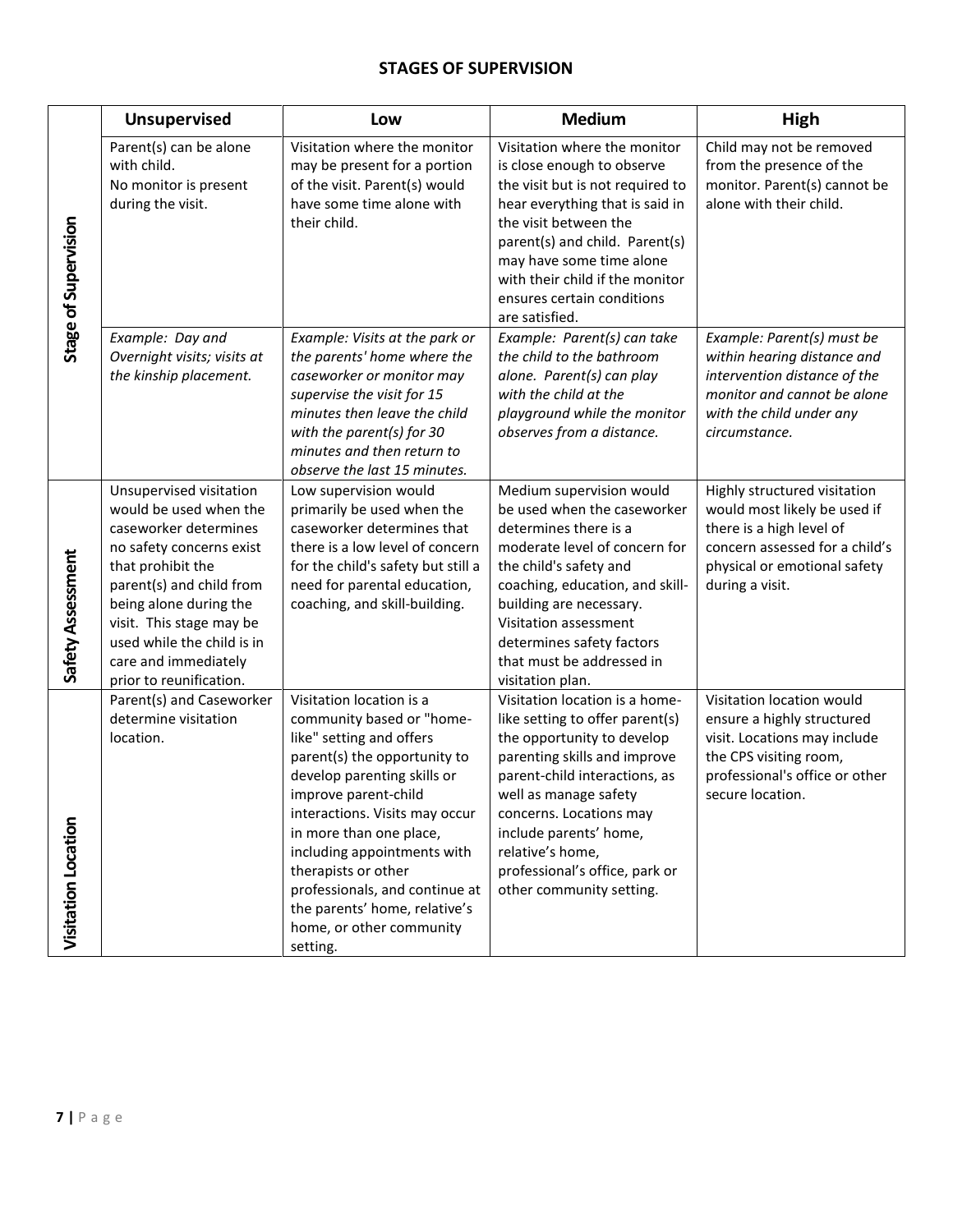| No monitor. Parent(s) | Monitor's role is primarily to | Monitor's role is to observe   | Monitor's role is to listen to |
|-----------------------|--------------------------------|--------------------------------|--------------------------------|
|                       |                                | interactions between the       | and closely observe all        |
| the visit.            | solving if issues arise. The   | parent(s) and child; ensure    | interactions between the       |
|                       | monitor may also offer the     | that the child is safe; and    | parent(s) and child and        |
|                       | parent(s) education,           | offer the parent(s) education, | intervene if needed. Parental  |
|                       | coaching, skills building and  | coaching, and skill-building.  | coaching could be offered,     |
|                       | support to achieve             | Monitor and parent(s) would    | but the primary concern        |
|                       | permanency goals. Monitor      | know the conditions required   | would be child's safety.       |
|                       | may drop in the visit to       | to maintain safe visits and    | Monitor and parent(s) would    |
|                       | ensure that the visit is going | under what conditions the      | know the conditions required   |
|                       | well and that the parent(s) or | monitor may intervene.         | to maintain safe visits.       |
|                       | child does not have any        |                                |                                |
|                       | concerns.                      |                                |                                |
|                       | provides feedback about        | aid the parent(s) in problem   |                                |

### **ASSESSMENT & PLANNING CONSIDERATIONS FOR AGES 0-5 SUPERVISION:**

**8 |** P a g e **Monitor's Role** Because child development for children ages 0-5 depends on parent-child attachment, special attention should be given to assessing potential visitation monitors and crafting the visitation plan to ensure that visitation activities promote attachment. Some parents may not know how to perform daily care giving routines and may not understand the significant role that day-to-day care of a child has to their overall development.

### **ASSESSING POTENTIAL VISITATION MONITORS AND THEIR ROLE:**

Each potential monitor should be assessed for:

- Ability to recognize specific parent behaviors that represent threats to child safety
- Willingness and ability to manage identified safety threats in a visitation setting (protective actions)
- Willingness to work with department and provide meaningful feedback about progress and concerns in visitation

Each potential monitor should be assessed to determine if they can provide a parent mentoring by:

- Determining what specific skills and protective actions parents need to gain in order to reach plan goals
- Determining the child's specific vulnerabilities
- The nature of the relationship between the parent and monitor-is the parent comfortable receiving guidance from the monitor? What level of guidance is the monitor willing to provide?
- Determining the monitors' ability to provide mentoring, modeling and/or guidance to parents around the identified skills and protective actions-i.e. professionals are more likely to be able to take a coaching role, whereas family or informal monitors may vary in their ability to provide any guidance beyond very basic parenting

### **VISITATION AND SUPPLEMENTAL FAMILY CONTACT PLANNING**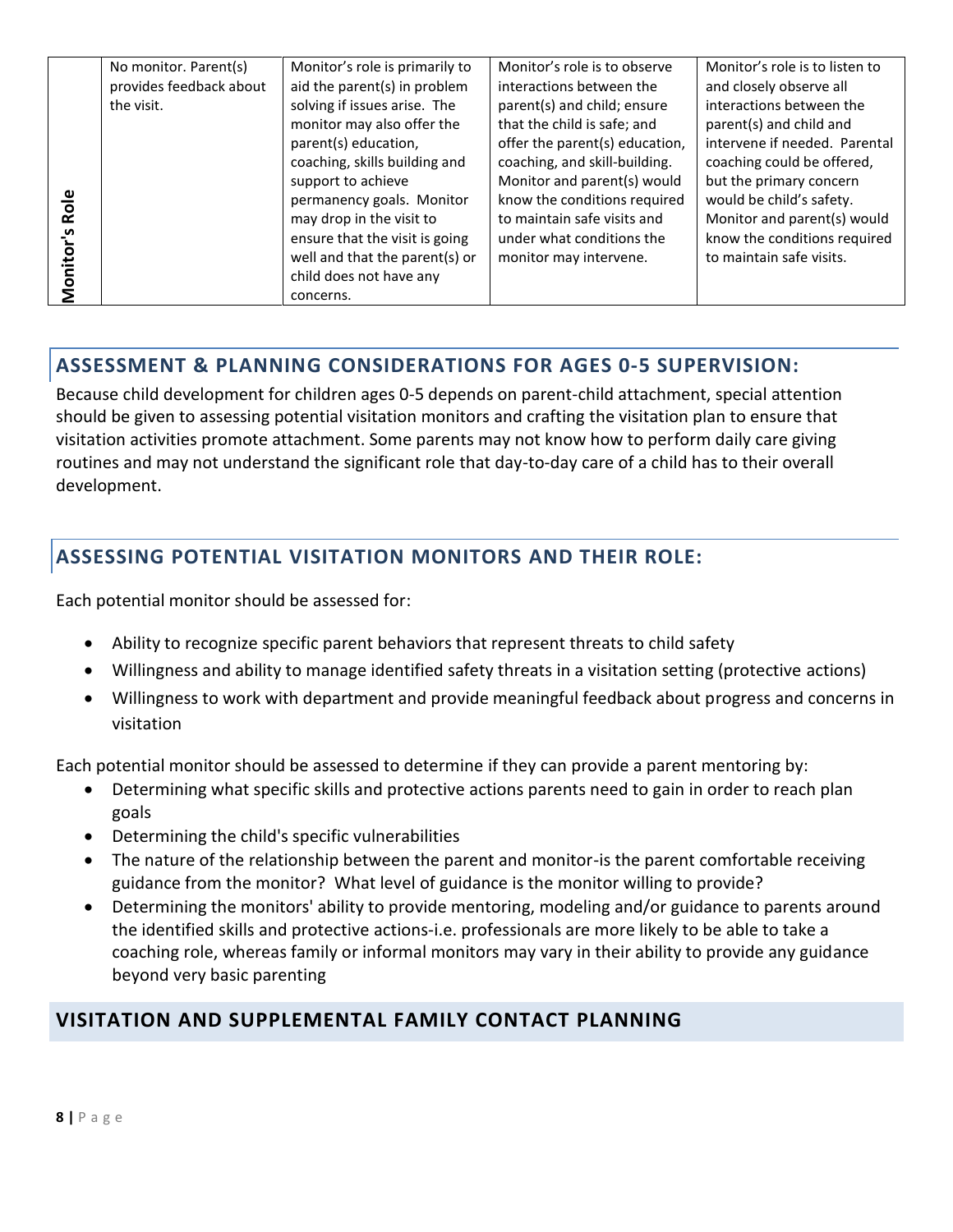Caseworkers have the primary responsibility to ensure that the visitation plan is developed, implemented and revised as needed. A fixed visitation schedule is best practice and has been related to more frequent visitation and fewer missed visits.

Face-to-face visitation is preferred and important for children of any age. A visitation plan may consider a variety of additional forms of contact between family members to support family connections.

#### **BEST PRACTICE DEVELOPMENT NOTE: ENGAGING FATHERS IN VISITATION**

Fathers have a significant impact on the lives of their children, and should receive equal consideration and involvement in visitation planning. Once the agency identifies the father and determines his role in the family, consider the following practices to increase father's involvement in visitation:

• Make efforts to immediately identify and contact fathers when a child is placed.

• Discuss with both parents the importance of father's involvement in their child's life. This should be discussed with other members of the case (child, other relatives), even if the mother is resistant to paternal involvement.

• Make face-to-face contact with fathers to discuss visits, inquire of any difficulties or questions they may have, and support the fact that they are providing care and nurturance to their children. (Something they may be doing for the first time.)

- Engage fathers in development of the out-of-home placement plan and visitation.
- Keep fathers equally informed about their child's appointments and activities, which encourages them to be involved.
- Ensure that foster parents know about the father's involvement, and know what their role is in keeping the father involved in visitation and other activities.

#### **BEST PRACTICE THEMES:**

Planning Maintains Family Connections:

- $\checkmark$  Includes father and mother, siblings, and other relatives or kin who are significant to a child
- $\checkmark$  Honors each child's existing bonds and attachments

Planning is Team-Driven, Family Focused and Child-Specific:

- $\checkmark$  Involves the parent(s), child, and foster family in the development and ongoing assessment of the plan
- $\checkmark$  Ensures that parent(s) assist in daily decision making, and participate in everyday activities as much as possible
- $\checkmark$  Involves the family's support system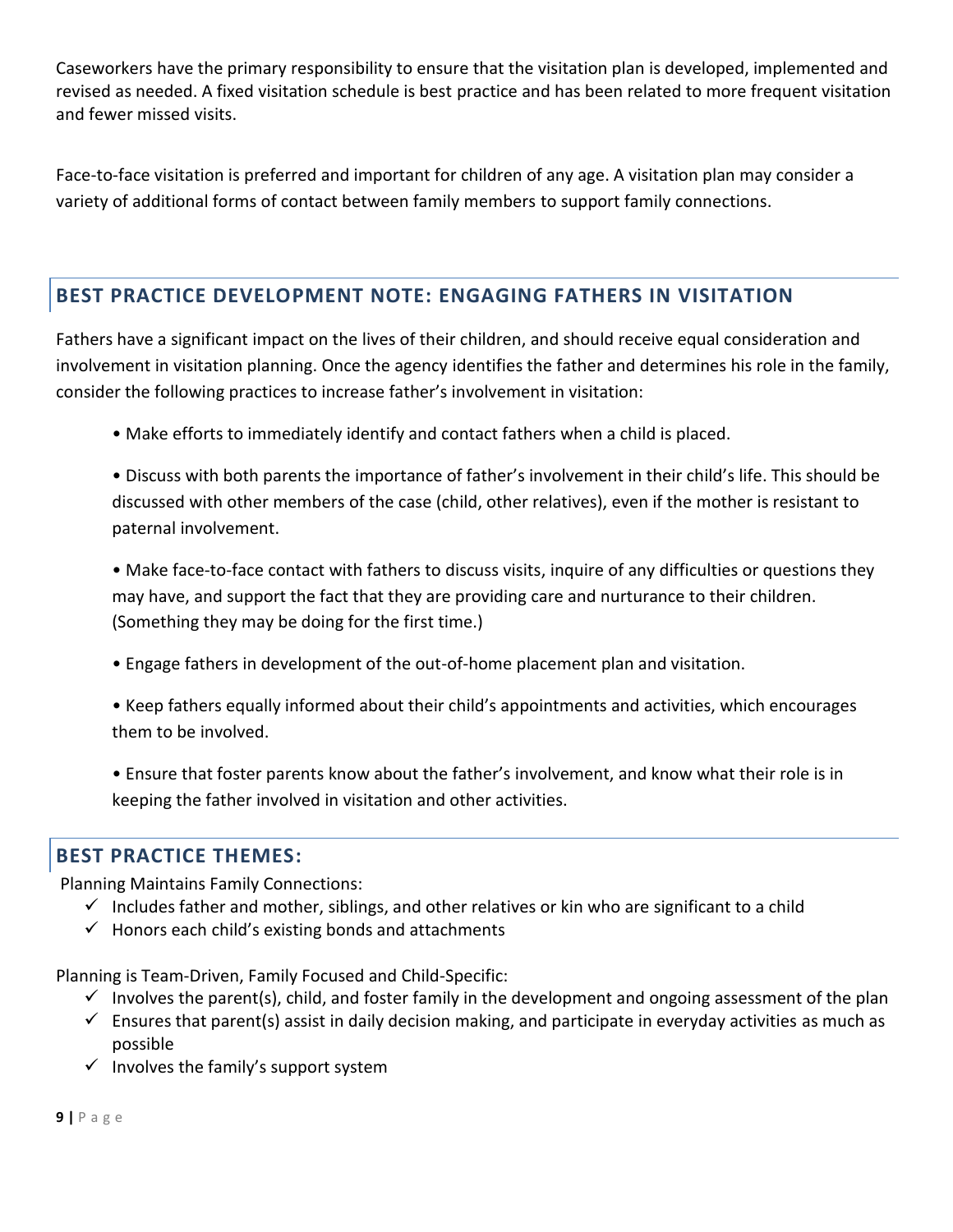- $\checkmark$  Promotes the family's individual strengths
- $\checkmark$  Respects the family's culture, faith and rituals
- $\checkmark$  is responsive to the child's age and developmental needs

Planning is Responsive to Family's Unique & Changing Situation:

- $\checkmark$  Connects a child's safety to the level of supervision
- $\checkmark$  Arranges visitation in the most home-like setting that will maintain a child's safety and existing attachments
- $\checkmark$  Considers a child's daily schedule, and the parent(s)' work and/or treatment obligations
- $\checkmark$  Ensures that visitation frequency and settings are consistent and develop progressively towards a permanency goal
- Increases contact and parents' role toward reunification. When a child cannot return to parents' care, continues family relationships that preserves family and community connections

**FAMILY INPUT IS THE KEY TO BEST PRACTICE VISITATION PLANNING. WHEN CREATING A VISITATION PLAN WITH THE FAMILY, A CASEWORKER SHOULD FIRST SEEK TO ENGAGE THE FAMILY AND DETERMINE HOW THE FAMILY ENVISIONS THE PLAN. THE CASEWORKER SHOULD SEEK TO PLAN AROUND THE FAMILY'S CHOICES AND PREFERENCES TO THE EXTENT POSSIBLE. ENGAGING THE FAMILY AS A STARTING POINT FACILITATES THE FAMILY'S COMMITMENT TO THE VISITATION PLAN AND ENCOURAGES REUNIFICATION.**

TIP FOR VISITATION PLANNING: Seek ways to involve extended family, kinship relations, foster families, and community members to support visitation – caseworkers need their support to ensure that lack of time isnot a barrier to family visitation.

#### **VISITATION LOGISTICS-WHO CAN HELP?**

During foster care placement, caseworkers should consider how family members, fictive kin, and community resources can be involved with a child and parents to support and enhance the parent-child relationship and to preserve a child's connections. This can be done through the Family Group Decision Making (FGDM) Process or an informal meeting that is consistent with the values of family-driven planning and decision-making. Utilization of an inclusive family team planning process enables family supports to become involved and increase the frequency of visitation, help with transportation, involve a child in cultural events, or possibly share in the caregiving tasks associated with visitation. Engaging the family's expertise in creation of the Family Tree is a helpful strategy to identify a child's significant relationships not previously identified.

### **PLANNING TOPICS:**

Best practice Visitation planning requires a sufficient level of detail to make the plan functional. Everyone involved in visits must have enough information to understand how visits will benefit the child and family, how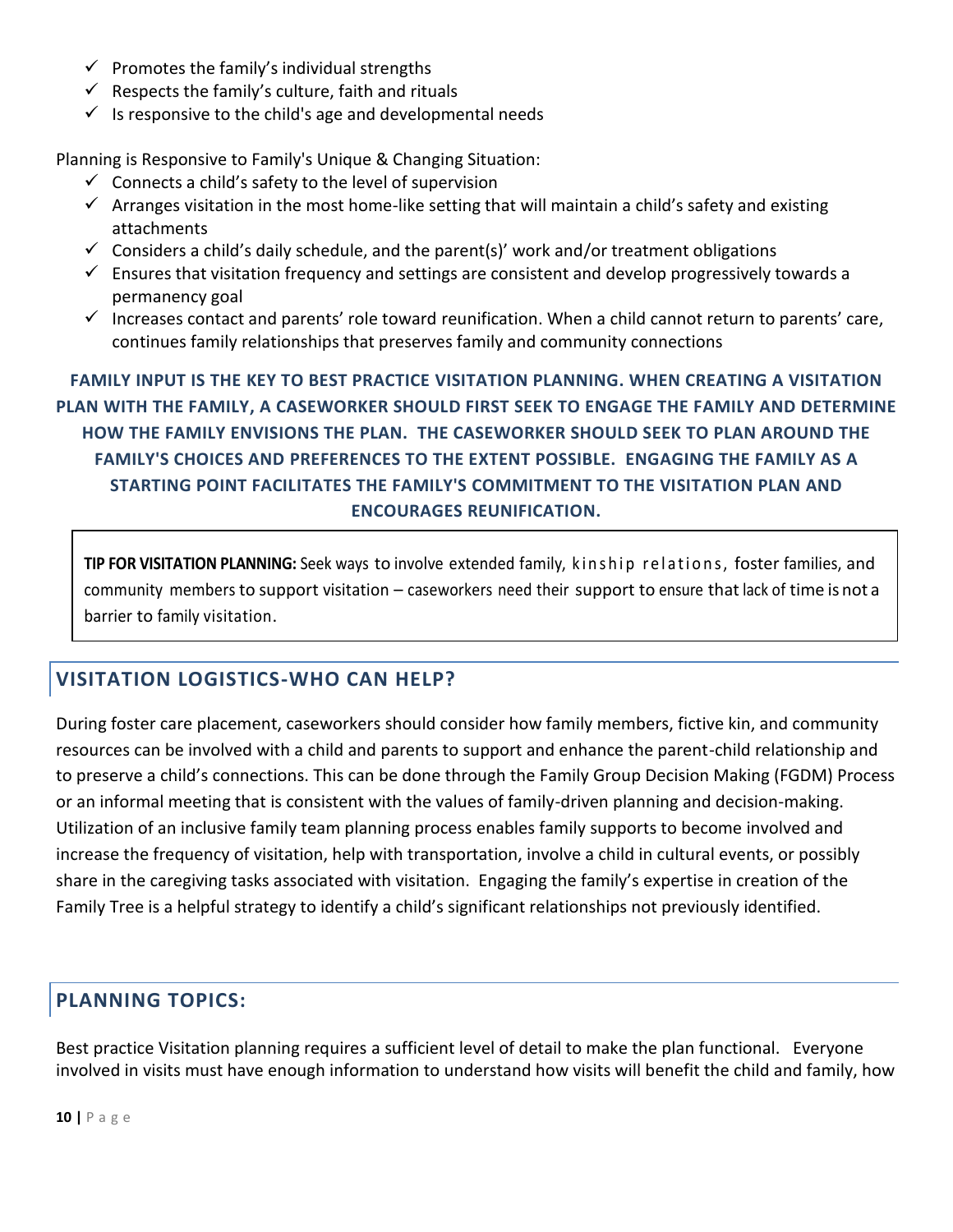visits will happen, what should and should not occur during visits, and what to do when problems arise. The following areas are clarified in the planning process:

- 1. Connection of plan goals and purpose of visitation to the child's safety in language parent(s) can understand. (Example, "Child may be emotionally harmed if unable to see or talk to their parent(s)," or "Family visits are a time for parent(s) and siblings to stay connected and play together without hurting each other."
- 2. Identifying expectations for the parent(s) during visits as well as behaviors which could result in the visit ending or having visits restricted. Examples of behaviors that are expected of the parents for successful visitation are:
	- Specifying physical and verbal boundaries
	- Exchanging of information such as notes, documents, gifts or toys
	- Calling in advance to confirm intention to miss a visit
	- Remaining sober throughout the visit
	- Refraining from using physical discipline
	- Refraining from bringing other persons to the visit without advance agency approval
- 3. Identifying the person responsible for arranging the visits, if specific times cannot be set in advance, including who will initiate the call for visits and current contact information for all involved in arranging visits
- 4. Setting up exceptions (court orders that may eliminate visitation for parent or siblings)
- 5. Identifying the level of supervision required for visitation
- 6. Identifying appropriate monitors (see supervision selection section)
- 7. Identifying and clarifying the appropriate role of each identified monitor regarding the level/intensity of parent mentoring/coaching expected (see supervision selection section)
- 8. Scheduling
- Parents' schedule around work, required services, and other responsibilities
- Child's schedule (school, required services, other activities)
- Monitor's schedule limitations
- Foster Parent's schedule and other responsibilities (unless someone else is transporting)
- Scheduling limitations around each approved visit location
- 9. Helping the family to determine appropriate visit activities, including specific tasks for the parent(s) and who will bring necessary items, such as diapers, food, toys or activities
- 10. Additional forms of supplemental family contact to promote the parent-child relationship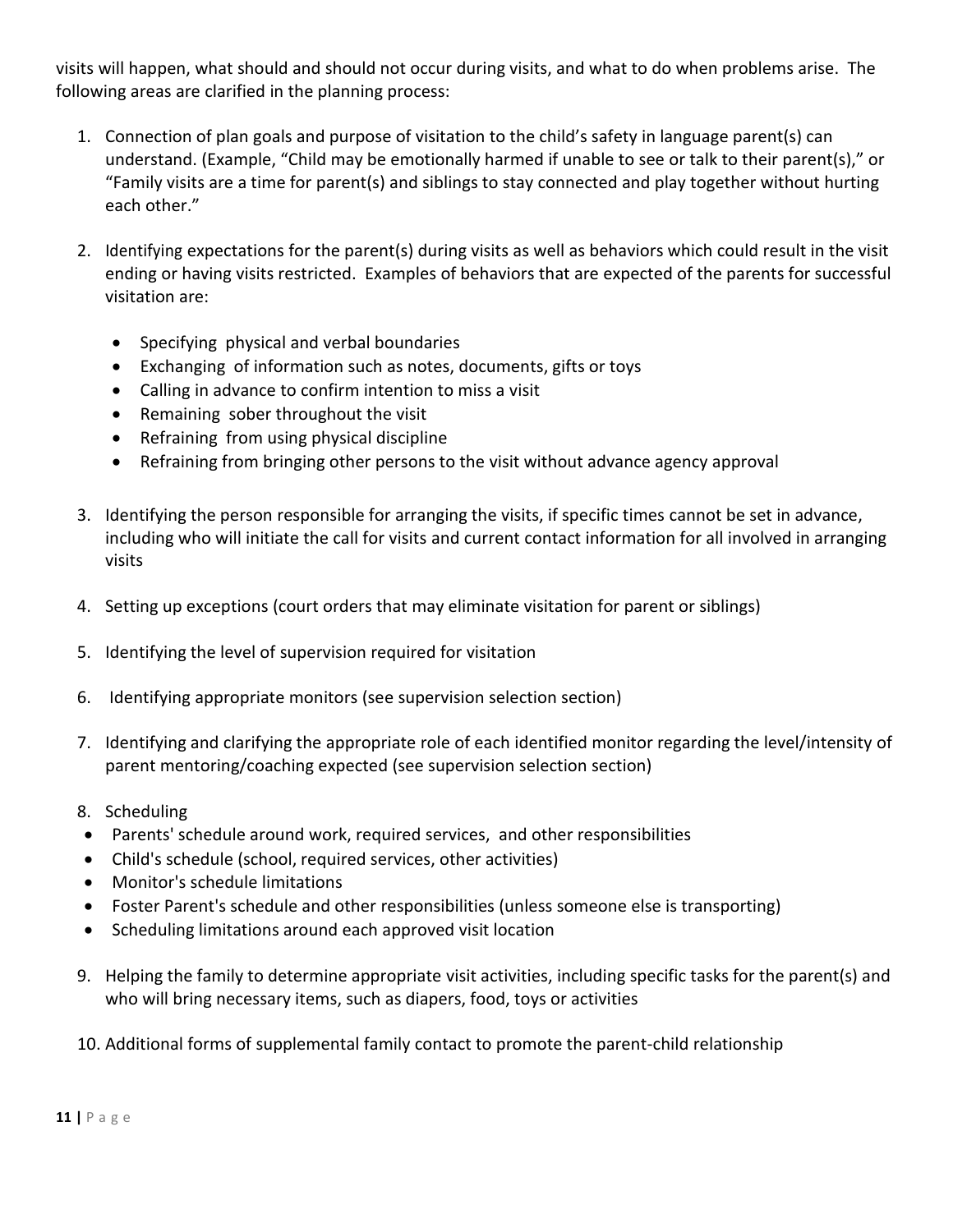- phone calls
- e-mails
- instant messaging (IM)
- text messages
- exchanging photographs, letters or cards
- attending school conferences, medical appointments, child's activities or community events.

### **The Basics of the Visitation Plan Document:**

- Lists the persons who can visit a child or who can be present during visits, such as parents, siblings, grandparents, other relatives/kin
- Includes a detailed schedule that addresses frequency of visitation-Itemizing the dates, visit length, start and end times of visits
- Clarifies locations of visits
- Includes detailed arrangements for monitoring or supervision of visits
- Includes detailed transportation arrangements
- Includes the date the plan will be reviewed by the team (at minimum every 60 days, changing conditions usually require planning modifications and updates to occur more frequently)

#### **Additional Considerations for Strengthening a Visitation Plan:**

- Listing agency services to support visitation
- Planning to manage likely problems with visitation
- Outlining procedures for canceling a visit
- Planning for handling emergency situations, and a list of persons prohibited from visiting
- Planning for supplemental contact between family members, including:
	- a. How parents will be included in other shared parenting opportunities (child medical appointments, school conferences, after-school activities, haircuts, back-to-school shopping, etc.)
	- b. Outlining the conditions for phone calls, letters, e-mails
	- c. Exchanging photographs, videos, audio recordings
	- d. Assessing the need to monitor the method or content of other contacts.
	- e. Describing methods to address sibling interactions when parent(s) are visiting.

# **WHO SHOULD BE INCLUDED IN VISITS?**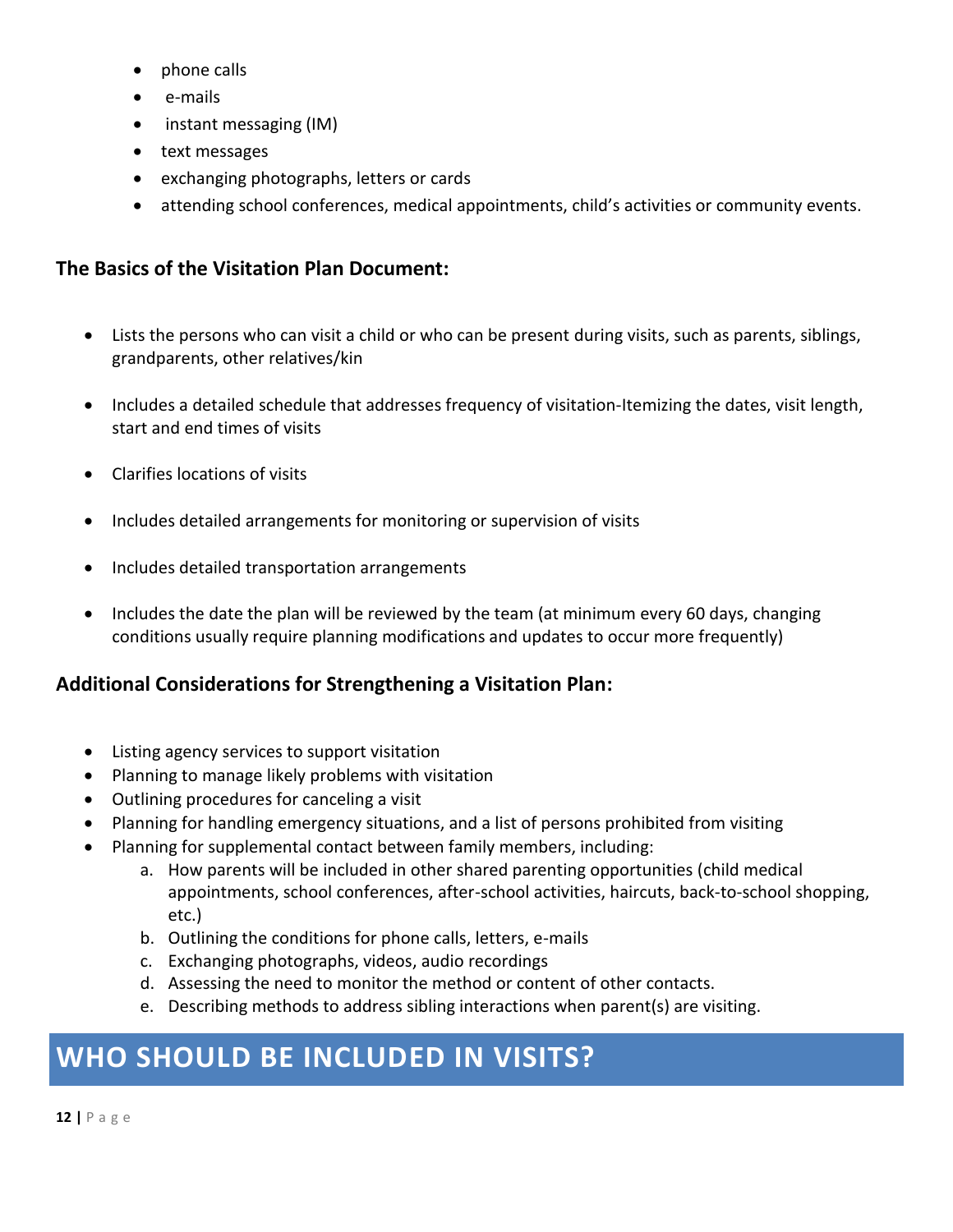A comprehensive family assessment identifies individuals with whom a child has an established and significant relationship. These relationships are considered significant because their loss could cause substantial harm to a child; therefore, preserving them isin the bestinterest of a child. This can include parents, grandparents, siblings, or other relatives or adultsin a surrogate parenting role, including kin and former foster parents.

#### **ABSENT PARENTS**

Absent parents can include the child's mother, father or both parents. Any absent parent can have a significant impact on the lives of their children, and should receive equal consideration and involvement in visitation planning. Caseworkers should make efforts to immediately identify and contact the absent parent when a child is removed. The caseworker should involve the absent parent in decisions regarding the child and keep the absent parent informed of the child's activities and appointment. Even if a parent is not involved in a consistent and ongoing relationship with the child it is imperative that caseworkers seeks out these parents and engages them in the child's lives to produce better outcomes for the child.

### **SIBLING VISITS**

Siblings need to be placed together from the first placement, unless there is a well-founded reason why placement together is not possible. If siblings are not together at initial placement, the caseworker continues to make efforts to reunite the siblings as soon as possible. If siblings are separated in placement, the caseworker must ensure regular visitation is part of the visitation plan.

When placement of siblings together is not possible, it the responsibility of DFPS to develop a plan forregular and ongoing sibling visits. Siblings can visit in conjunction with parental visitation. However, if parental visits are suspended or terminated, this does not end regular sibling visitation.

A sibling visitation plan isto be included in the visitation plan. Visitation that is contingent on a child's behavior is not consistent with the outcome of preserving family relationships. Should behavioral concerns arise, an assessment including input from the people involved with the children should occur prior to making the sibling visitation plan.

#### **Sibling Visitation Strategies:**

 Relatives assisting with visitation, including supervising visits, driving children to visits, or helping them to attend family functions or celebrations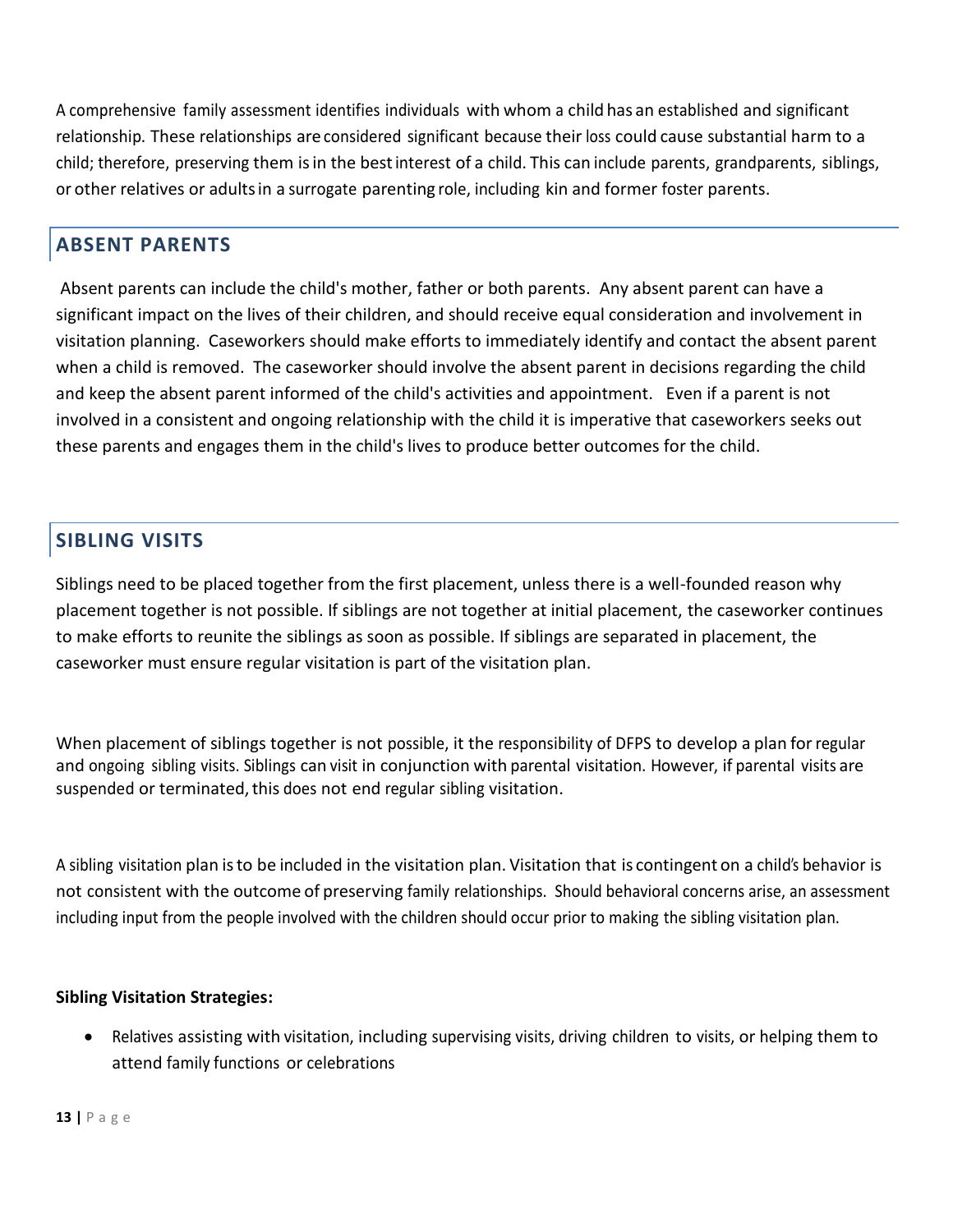- Educating foster and adoptive parents on the importance of sibling relationships and how to actively facilitate a sibling relationship by helping to maintain contact
- Scheduling joint therapy sessions
- Sharing vacations
- Sharing child care providers or babysitters
- Taking regular sibling group pictures
- Doing life books together
- Acknowledging and celebrating each siblings' birthday

### **ADDITIONAL VISITORS AT PARENT VISITS**

During any level of supervised contact, it is suggested that prior to the visitation, the parent(s) discuss with the caseworker additional family members or fictive kin who would like to participate in the visitation. The caseworker will want to assess the significance of the relationship and any potential safety concerns associated with the individual that is requesting to attend to ensure that the focus of the visitation, the parent-child relationship, will remain at the forefront. Parent(s) may miss visits without providing notice, make unrealistic promises, or exhibit destructive behaviors during the visit. If this happens, the following should be considered:

A parents' absence from a scheduled visit will be less disruptive to a child if the visit can be planned within the normal daily activities in the foster home, or another familiar setting. Visits can be held in the home of a relative, where a child can visit with extended family or friends, even if the parent(s) do not attend

Regular conferences between the parent(s), foster parent(s), caseworker, and other appropriate persons can address visitation plans and frequent absence issues.

## **REVIEW AND REVISION OF VISITATION PLAN**

The visitation plan should be reviewed monthly to determine progress, update goals, and determine if it appropriate to consider changes in supervision, location, and setting. In order to adequately review the plan and assess progress, the review must include feedback and input from parents, relatives, visitation monitors, parenting education providers, therapists, foster parents, transporters, and other appropriate persons involved with the family's case.

If there has been little or no progress towards developing protective actions and meeting case goals found during two consecutive monthly reviews, a formal or informal family meeting should occur to determine how to modify the visitation plan to include a more intensive level of parent coaching/guidance around visitation.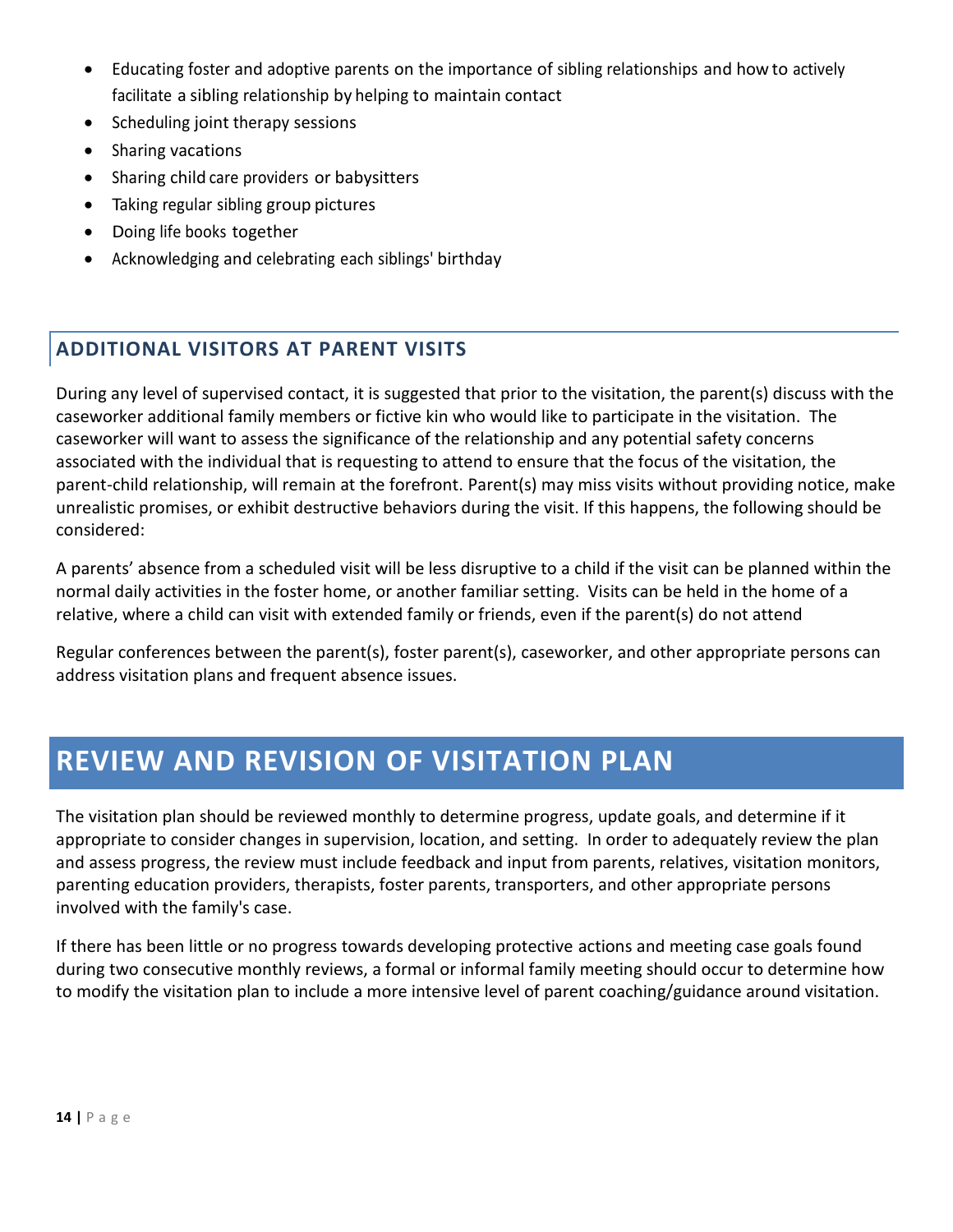# **LOCATION: VISITATION ENVIRONMENT**

Visitation environment should be the most natural home-like setting that can maintain the child's safety. When considering environment, the setting should support meaningful parent-child interaction. The following indicates most restrictive to least restrictive visitation environments:

- Department Office
- Contracted Providers Office
- Public Place that is conducive to quality parent-child interaction i.e., park, library, museum, a playground, or a *quiet* restaurant
- Foster Parent's Home \* (consider safety of other foster children present in home and concerns regarding confidentiality)
- Family Member Home
- Parent's Home

# **FREQUENCY OF VISITATION**

#### **AGE AND DEVELOPMENTAL CONSIDERATIONS**

A primary purpose of visitation is to maintain and develop a child's attachment with their parent(s). Secure and stable attachments are the foundation of a child's social, emotional and cognitive development. Frequency of visitation between the child and each parent should correlate with the child's age and development, as well as be consistent with their permanency goal.

### **VISITATION WITH INFANTS AND TODDLERS**

Very young children need physical contact to maintain attachment with parent(s) or other primary caretakers. Caseworkers need to identify a child's attachment figures and arrange for infants and toddlers to have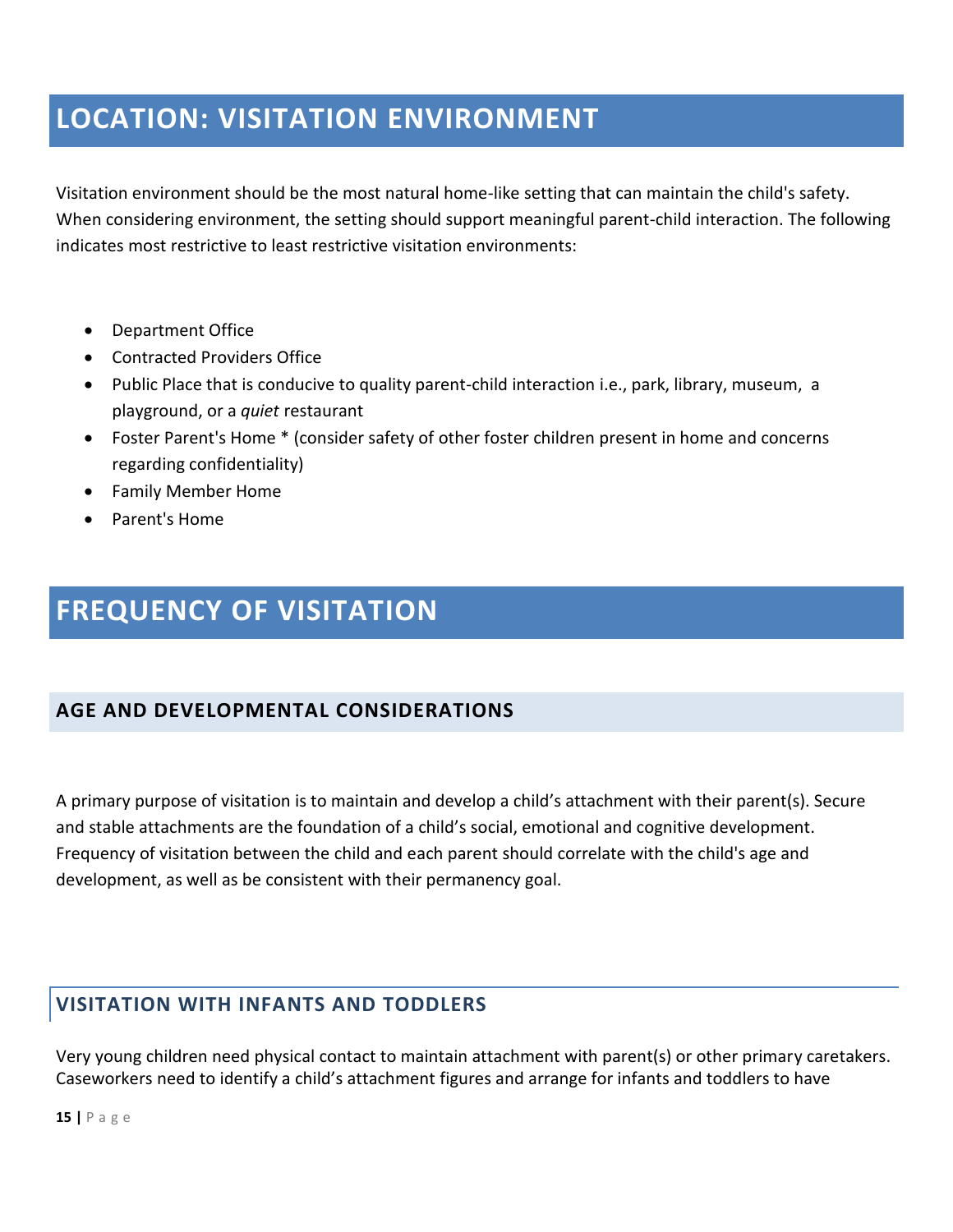frequent and consistent physical contact to ensure the child's physical, social, emotional and cognitive development. Infants and toddlers need to know that their parent(s) care(s) for them. Children placed in care between the ages of 6 months to 3 years are particularly vulnerable to separation from their attachment figure(s) and need more visitation opportunities for this reason. Research indicates that infants and toddlers benefit from daily visitation, at the very least every two to three days.

#### **YOUNG SCHOOL-AGED CHILDREN**

School-age children need the availability of attachment figure(s) and are able to use language to help them cope with separation. Secure attachment relies on a child's trust that their parent(s) are available, responsive and protective caregivers. School-age children can use the phone, e-mail, and utilize other forms of contact (i.e. Skype, Facebook and Facetime) to communicate with their parent(s). This group would benefit from faceto-face contact on a weekly basis with their parent(s) and siblings provided appropriate supports are in place to facilitate the frequency of face-to-face visitation. As appropriate, school age children should be involved in the development of the visitation plan. Best practice indicates that this group benefits from face-to-face contact occurring 2-3 times weekly.

### **ADOLESCENTS**

Youth need to be involved in the development of a visitation plan. This is an important coping strategy for them to maintain their school, social or community activities. They may resent visitation plans being made that conflict with their other activities without their knowledge. A primary developmental task of adolescence is becoming an individual as well as the process of psychologically separating from family and finding their identity. Youth who have been removed from the parental home before they are emotionally prepared for separation complicates the developmental task. The frequency of visitation should be individually assessed, but considering adolescent development, they should have regular visitation and contact with parent(s), siblings and other important family members (Charles & Nelson, 2000).

### **YOUTH TRANSITIONING INTO ADULTHOOD**

For youth transitioning into adulthood, increased visitation with their family is crucial to determining which family members will be a supportive resource to them when they leave care. Circles of Support or Transition Plan Meetings can be utilized in these cases to help determine outside resources available to monitor contact between the youth and their family if necessary.

# **FOSTER PARENT INCLUSION IN VISITATION**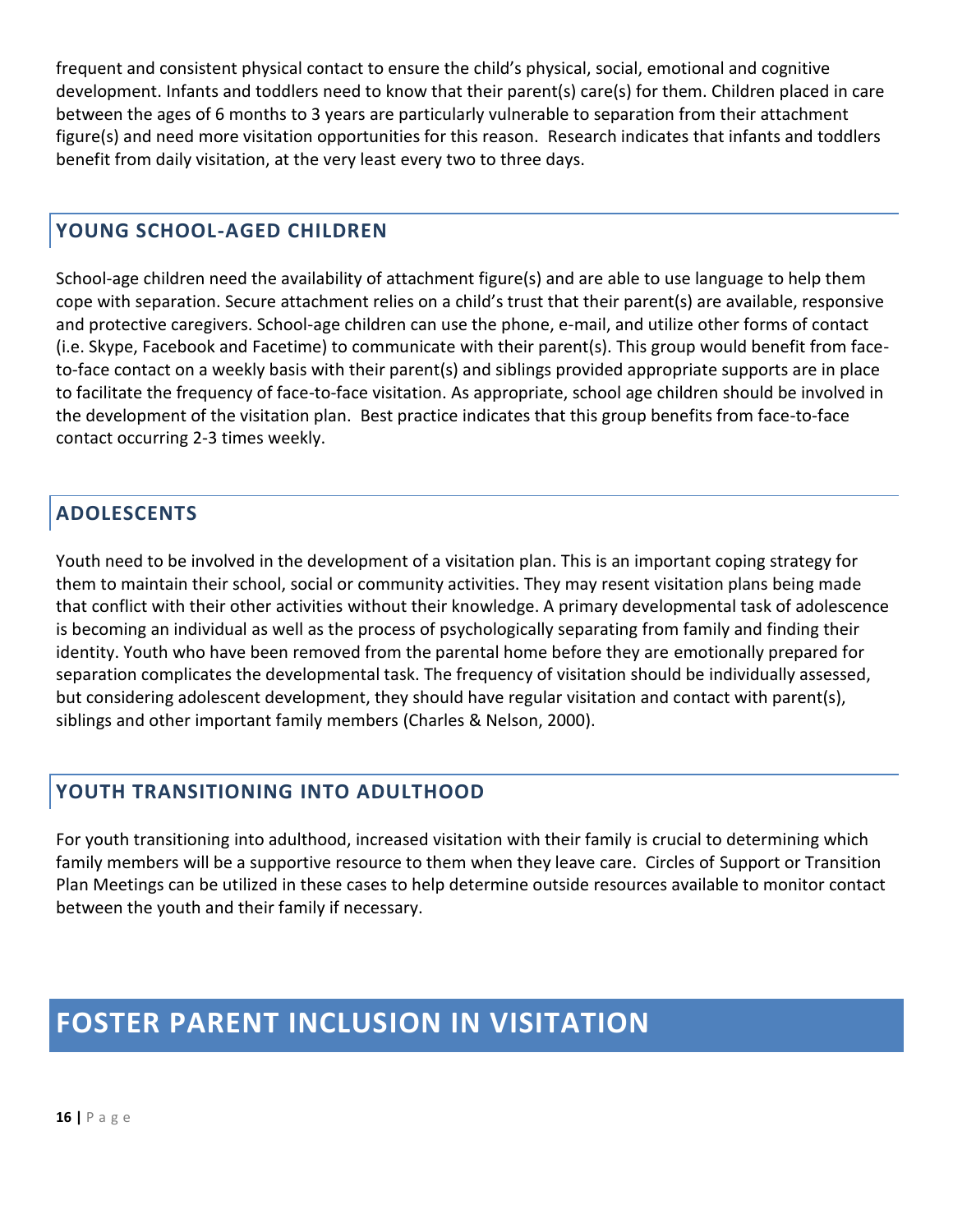Foster parents can be partners to maintaining connections between children and people who are important to them. The following is a list of ways that related and unrelated foster parents can assist with family visitations:

#### **FOSTER PARENTS' ROLE IN VISITATION:**

- Allow the parent(s) and child(ren) reasonable and safe communication (as defined by the visitation plan)
- Follow the visitation and communication plan as developed by the agency/ court order.
- Discuss negative feelings and reactions to visiting arrangements with the agency, not the child or parents.
- Comfort and reassure the child in ways that are helpful following a visit, such as encouraging them to be open in expression of feelings.
- Provide transportation as agreed to in the visitation plan.
- Respect the importance of family to the child and make every *reasonable* effort to preserve the parentchild relationship. Respect the importance of the visitation plan and comply with all requirements. Foster family must be willing to make adjustments or accommodations for visitation. Acknowledge the effect of separation on the child, and the difficulties of adjusting to a new environment.
- Make every effort to understand and be patient in addressing challenging behaviors that result from separation and grieving.
- Maintain continuous *transparent* contact with the supervising agency regarding matters significant to the adjustment and welfare of the child, including but not limited to, behaviors, problematic or otherwise, that would help the agency staff understand the child's current emotional and behavioral state.
- Keep information about the child, family *and case facts* confidential and discuss only with appropriate agency staff and other professionals designated by the agency.
- Ensure that the agency and child have opportunities to meet alone.

#### **ADDITIONAL BEST PRACTICE RECOMMENDATIONS FOR FOSTER PARENTS**

- (If foster parent is involved in visitation monitoring) Be actively involved during visits, model healthy parent-child interaction, teach *age appropriate* parenting skills, and share all information as agreed to in the case plan.
- Provide emotional support *to the child,* even when the contact with the parents and siblings is disruptive or confusing.
- Document child's behavior and other observations after the visit.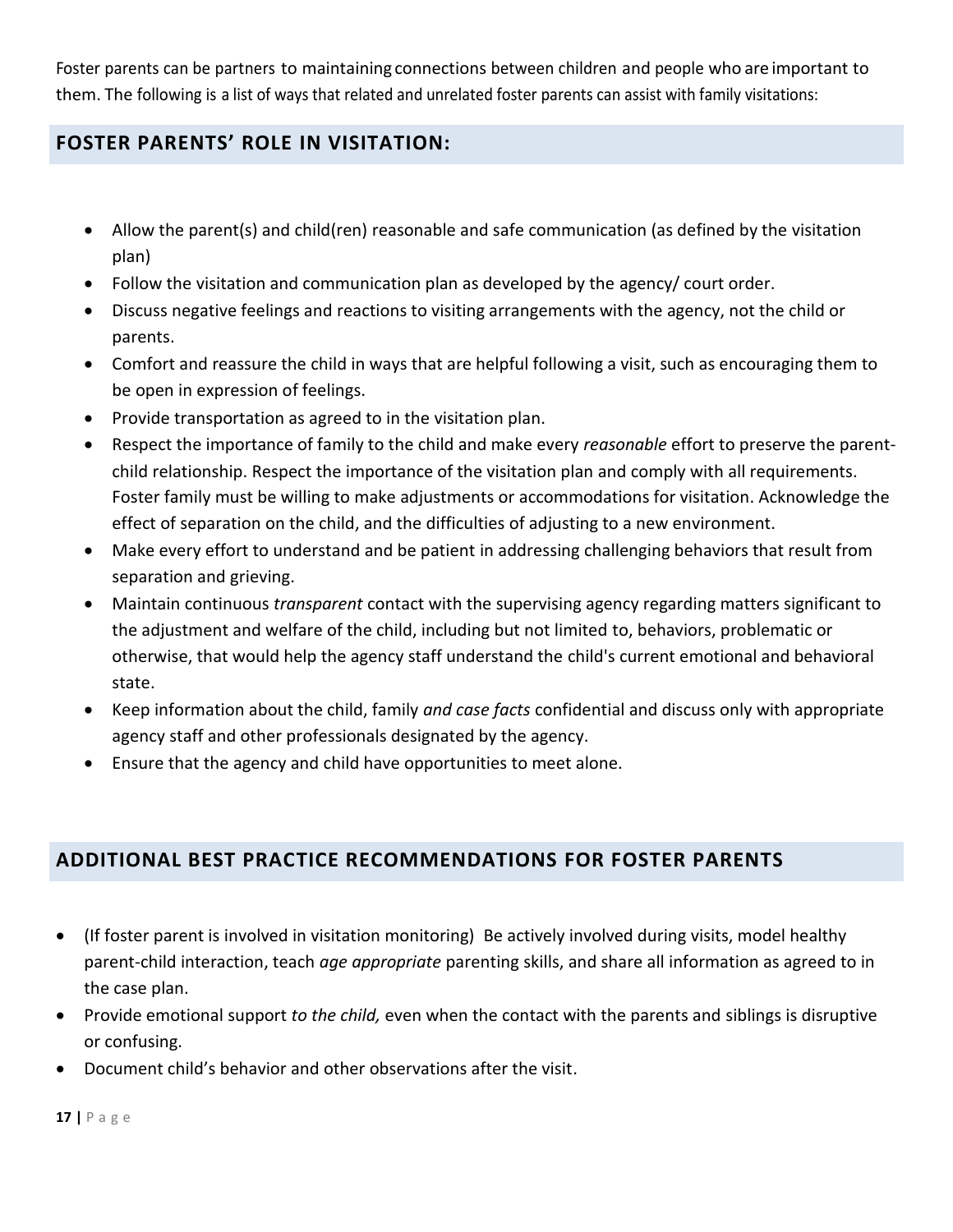- Have child ready for each contact, following the phases of visitation:
	- 1. First phase: packed clothing, necessary supplies, food, snacks. (Modeling)
	- 2. Middle phase: Bring some items, have parent responsible for other items. (Communication)
	- 3. Final phase: Bring back up supplies for emergency (Parent responsibility)
	- Prepare for each visit, share information about child's daily life, schedule and activities. Send recent school or artwork, or pictures that do not identify places or people other than the child and foster parents.
	- Ensure that the parent is aware of their child's activities and school events. Promote inclusion of the child's activities as part of the child's visitation plan. When the parent cannot attend, provide pictures or videos. \*\* Shutterfly, Google\*\*
	- Be flexible as possible in scheduling visitation so that a child is able to have the maximum amount of contact. When face to face contact isn't possible, plan with the agency how to accommodate with phone calls, Skype, Facetime or email. Research other options that the parent, agency and child can agree upon to maintain frequent contact as outlined in the visitation plan.
	- Notify the agency of any unplanned contact between the child, parents or foster parents.
	- Talk positively about parents to the child and others.
	- Ensure that the child has pictures of parents, siblings and other important people, and a way to display them. If a child does not have pictures inquire with the parent or agency for them.
	- Inquire about a child's cultural or family practices. Obtaining this information can be significant to promoting frequent contact, supporting reunification, and preserving the child's cultural and community connections.

Additionally, this information, such as knowing that the mother and the children enjoy card games, or their favorite cookie is oatmeal raisin, that they celebrate Kwanza, they make egg rolls together, regularly attend local baseball games, or take picnics in the spring, can be helpful to support visitation. Every family hastheir own practices that areoften connected to their culture and family history. This can also assist in helping a child feel comfortable in their new placement. (See Form 2530- Rights of children and youth in foster care).

# **RELATIVE PLACEMENTS**

Relative foster parents had relationship with the child and parent(s) prior to the child living in their home, and their visitation role may require special supports and considerations. Relative and kinship caregivers may be especially challenged when a child is upset or acts out after visits. They may also need a different type of support from social workers or other family members in understanding the challenges of loyalty issues, the importance of the visitation plan, and maintaining appropriate boundaries. The social workers' role as a liaison between the relative/kinship caregiver and parent(s) is instrumental in promoting communication and encouraging understanding between parties, and preserving placement stability. Seek extra supports needed to understand the challenges that the child has with loyalty issues, and appropriate boundaries.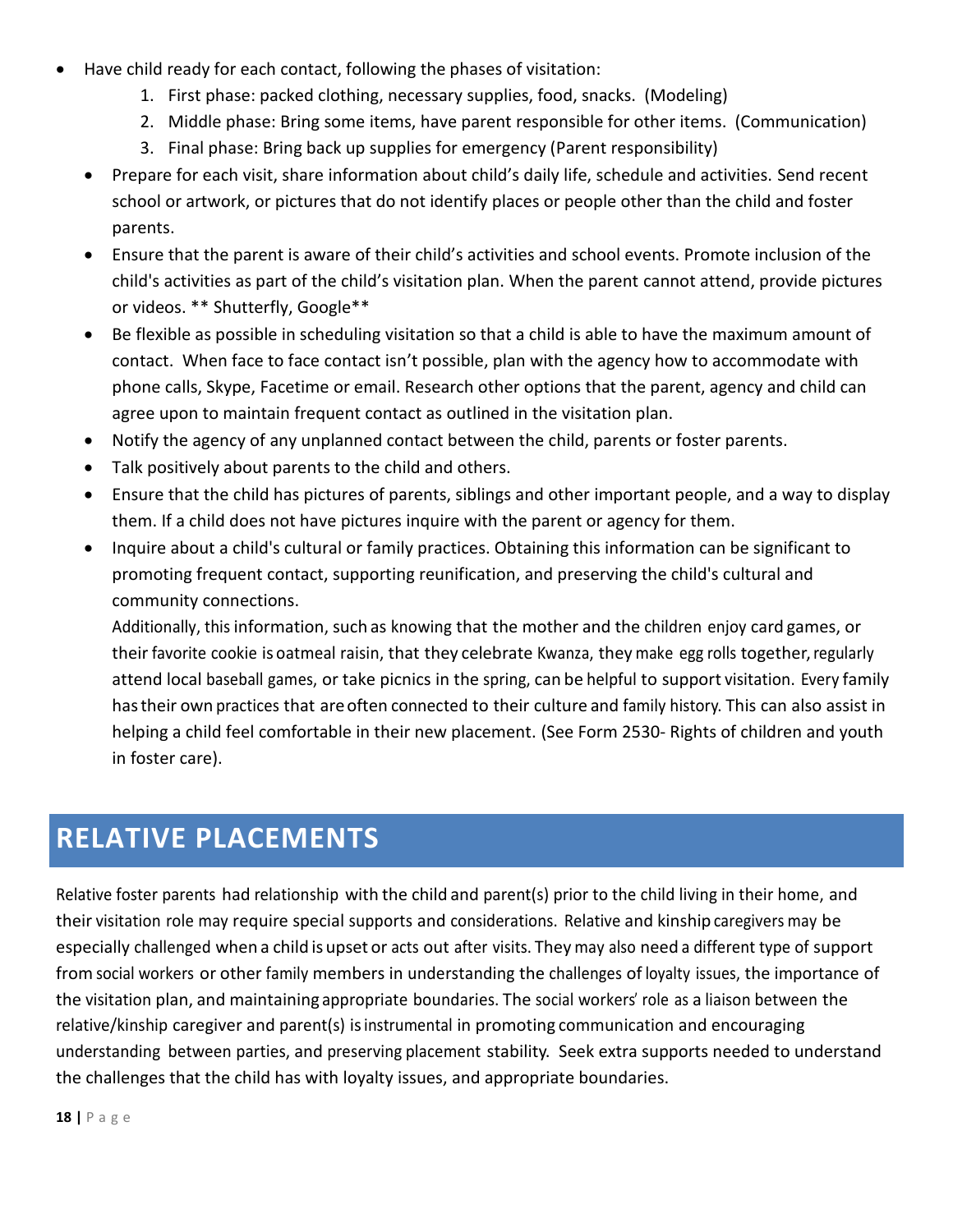# **UNDERSTANDING EMOTIONS & REACTIONS AROUND VISITATION**

#### **CHILDREN**

Some children will feel happy and excited about visits with their parent(s), but for children of any age, there may be times when they become upset either prior, during, or after a visit. It is not unusual to observe children regressing to babyish behavior, whining, having nightmares, wetting the bed, becoming aggressive, and being unable to listen, and/or complaining of physical pain before and/or after visits. Youth may also express difficult feelings before, during, and after visits by appearing moody or avoidant, behaving disrespectfully or defiantly, or engaging in "rule-breaking" behaviors.

This may be due to:

- Normal feelings of loss and separation reactivated by seeing the parent(s); this can have an effect on the child's mood, ability to cope, and their behavior.
- Being anxious and fearful when visiting with their parent(s); their time together may be very stressful due to maltreatment history, feeling responsible for breaking up the family, worries about parent wellbeing, or other reasons specific to the child's situation and temperament.
- Children experiencing a conflict in loyalty and feeling a need to reject the foster parent(s) when returning to the foster home to affirm their love for their parent(s).
- A child thinking that it is their fault they cannot go home or being confused about why they cannot go home.
- Not being able to talk about confusion or fears due to developmental stage or emotional challenges.
- A child being defensive when feeling that their parent(s) are being criticized.

#### **STRATEGIES FOR WHEN VISITATION IS CONSISTENTLY CAUSING A CHILD DISTRESS**

As appropriate to the child's development and verbal abilities, the caseworker should explore the child's needs and concerns in an individual conversation and seek the child's ideas for addressing their concerns. It is important to explore the child's thoughts about discussing their concerns with others and be clear with the child about how and what information will be shared before talking with parent(s) and foster parents. Unless there is a reason that a team planning session would be detrimental, the caseworker should bring the involved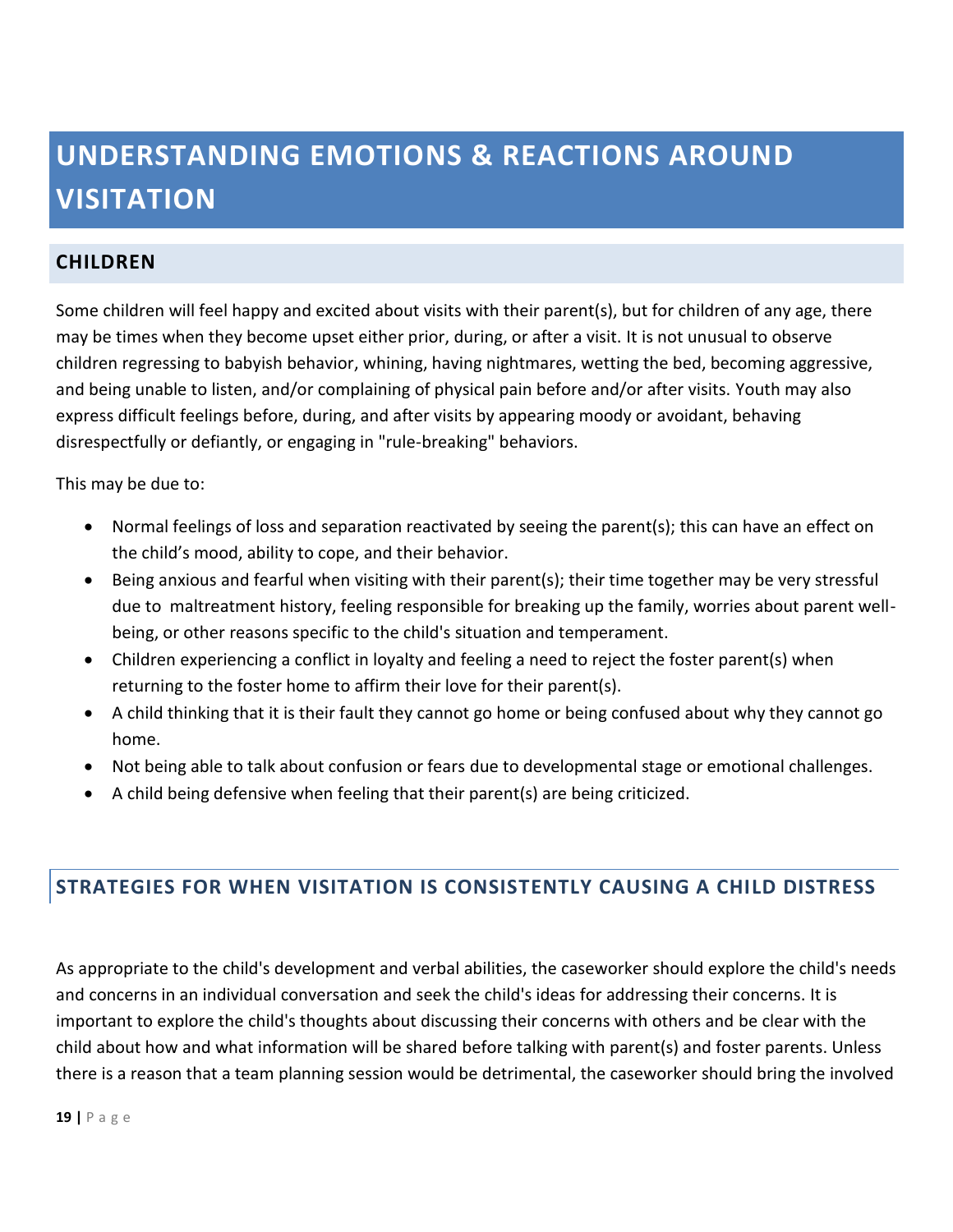parties together to make modifications to the visitation plan that will address the circumstances causing discomfort.

If a child becomes upset due to feelings of separation or loss, the social worker could consider increasing the frequency and/or duration of visits and adding additional types of supplemental contact.

If a child is anxious because they are not comfortable with their parent(s), the caseworker should explore the reasons around the discomfort to determine what strategies may alleviate the discomfort. For example, if the discomfort is due to visiting the parent in the identified visitation location, the group may want to explore changing the location or modifying the current location to meet the child's needs (does the setting need to be more fun, more physically comfortable, more public or private, or feel safer?)

If the child feels uncomfortable due to a distant or conflicted relationship with the parent, the group may want to consider including someone that the child identifies as a safe and supportive person to ease their concern.

If loyalty conflicts contribute to a child's distress, the caseworker could reassure them that it is okay to like or care for both their family and their foster family. The caseworker should request that the foster family and parent(s) help to reassure the child.

If a child appears to be fearful or reserved, or too quiet during a visit, the worker should consider encouraging them to talk about their concerns privately, reassure them that the worker will support them, and develop a plan to support their emotional needs during and after visits.

#### **PARENT(S)**

No matter why a child isin placement, parent(s) may feel pain, anger and fear of losing custody of their child. Parents may show these feelings by:

- 1. Trying to cope by engaging in visitation activities that show affection and concern for their children.
- 2. Competing for their children's loyalty by making unrealistic promises, or undermining the foster parents.
- 3. Reacting to lack of control by requiring certain locations for visits or activities.
- 4. Becoming anxious about visits and overcompensating by bringing numerous gifts, or making numerous calls to the foster parents.
- 5. Using alcohol or drugs before a visit.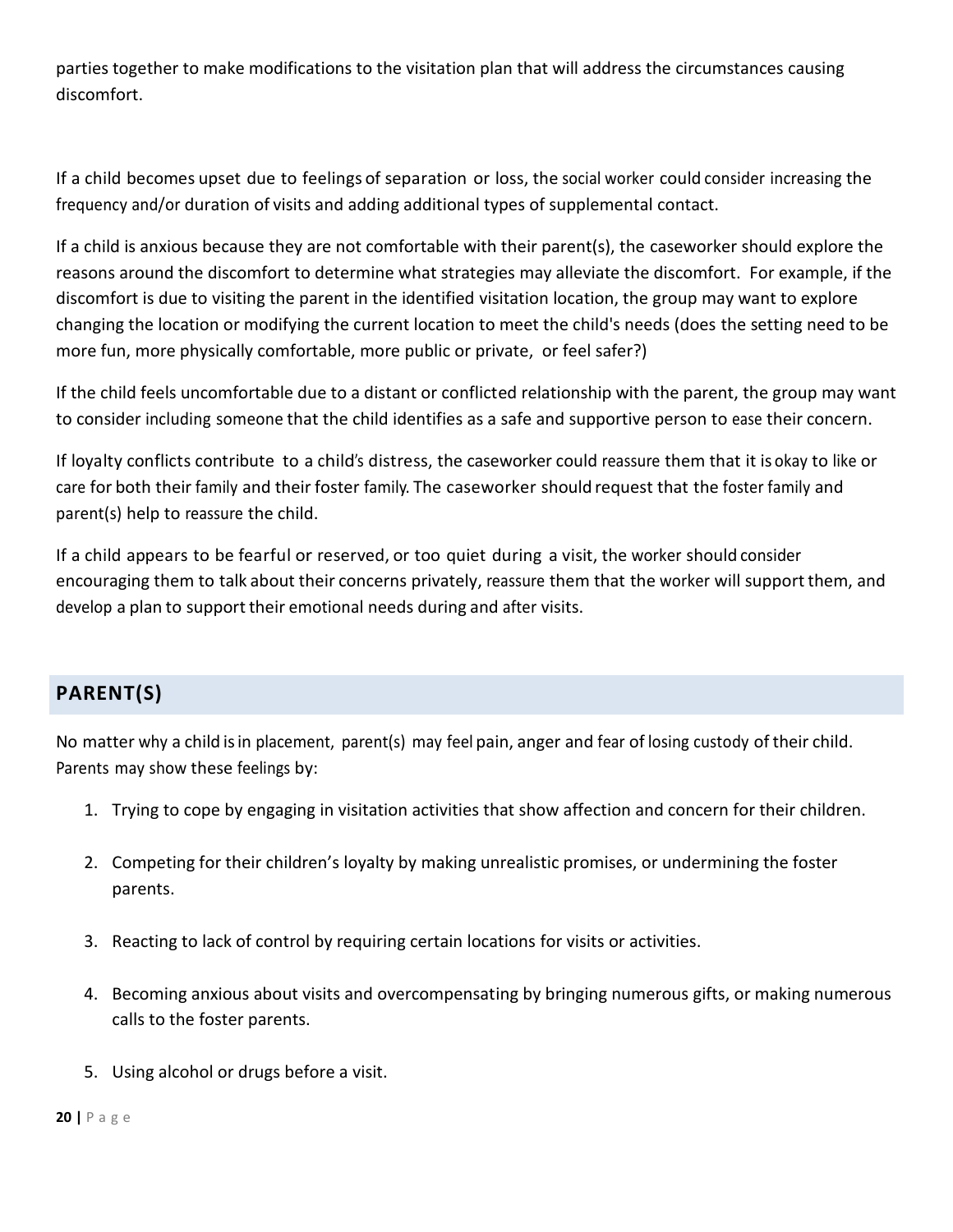6. Canceling or not showing up for visits.

#### **CONCERNS ABOUT PARENTS IN VISITATION**

When parent(s) are absent from visits or behaving in a manner that is disruptive or causes a child distress, the caseworker would assess parent(s)' individual concerns and feelings underneath the behaviors. The following would be considered:

If parent(s) engage in competitive behavior for a child's loyalty, the caseworker should promote the parentchild relationship to ensure that the parent(s) are involved in their child's daily care and decision making. The caseworker could consider a plan forregular communication between the foster parents and parent(s) to ensure that they are consistently involved in their child's care.

If parent(s) use alcohol or drugs before a visit, the caseworker should consider involving, or increasing the involvement, of the Alcohol or Other Drug (AOD) treatment or aftercare professionals to support visitation.

If parent(s) is/are anxious, they may not know what is expected at visits or how to interact with their child. The caseworker could consider meeting with parent(s) before visitsto help plan and coach them through the expectations of the visit. Parent(s) may also need additional services to assist them in learning newskills.

If parent(s) is/are absent from visits, the caseworker may consider additional assessmentsto determine what may be causing the absence and what needs to change to support parents to be present at visits.

#### **FOSTER PARENTS**

No matter why children have been removed from their parents' care and placed in foster care, parents and children are going to have feelings and emotional reactions about the separation. Foster parents enterinto a relationship with the parent(s) and the children, and will need assistance to understand and evaluate their role in visitation. Assessments include:

- Do foster parents acknowledge the importance of the parent- child relationship, and arethey pleased when a child is comforted by visits with parent(s) and family members?
- Are foster parents able to see that foster care istemporary and facilitate reunification while understanding a child's need for permanency?
- Do foster parents understand separation/grief and resist blaming parent(s) for a child's emotional or behavioral reactions?
- Are foster parents resentful of disruptions that visitation causes in the family routine and having to deal with a child's reactions?
- Do foster parents express concern that a child does not have time to become a memberoftheir family?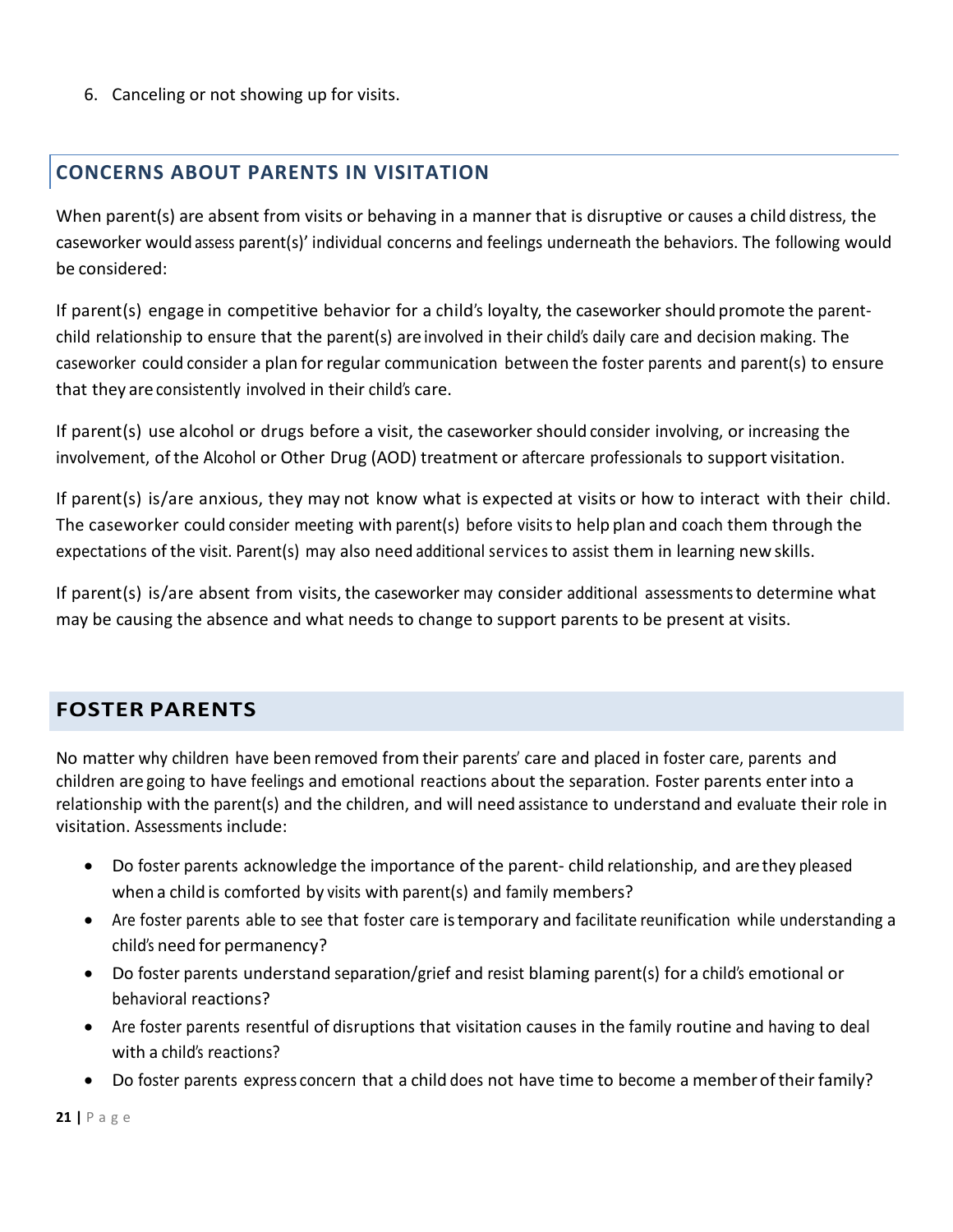- Do foster parents make efforts to engage parent(s) in the day- to-day care of their child?
- Do foster parents ensure that parent(s) are aware of the child's school or other activities as directed by the out-of-home placement plan?

When the foster parents' reactions to visitation are not supporting permanency goals, the caseworker should assess their needs. The following would be considered:

If foster parents express a different understanding of their role, or express lack of knowledge about separation, loss or attachment issues, the caseworker could ensure that they receive training to address this need. The caseworker could also consider facilitating meetings between foster parents and parent(s) to assist in relationship-building.

If foster parents are resentful of disruptions visitation causes in their family life or express concern over a child's reactions to the visits, the caseworker should consider further assessment to understand the child and family's daily schedule and child's reactions. The child may need additional supports to cope with visitation or the foster parents may need additional support to facilitate visitation.

If foster parents express concern that a child is not attaching to their family, the caseworker should consider the following as it relates to the placement:

- The permanency goal
- The use of concurrent planning
- The role of the foster family
- The length of placement

Consider for length of placement: For new placements, foster parents may need training about separation and the importance of visitation for a child's well-being. If a child has been with the foster family for several months and parent(s) are not making progress towards reunification, the foster parents may start to connect to the child and feel the need to provide stability and permanency. If this is the case, services and supports available to concurrent resource families should be considered.

If the foster family is not making efforts to engage parent(s) in daily care or well-being appointments, the worker should consider whether foster parents are aware of their role, and clarify their role in writing as part of the out-of-home placement plan.

If foster parents are relatives, the worker needs to consider the family relationships, and make efforts to promote stability and support forthe family within the family system. The worker should also consider formal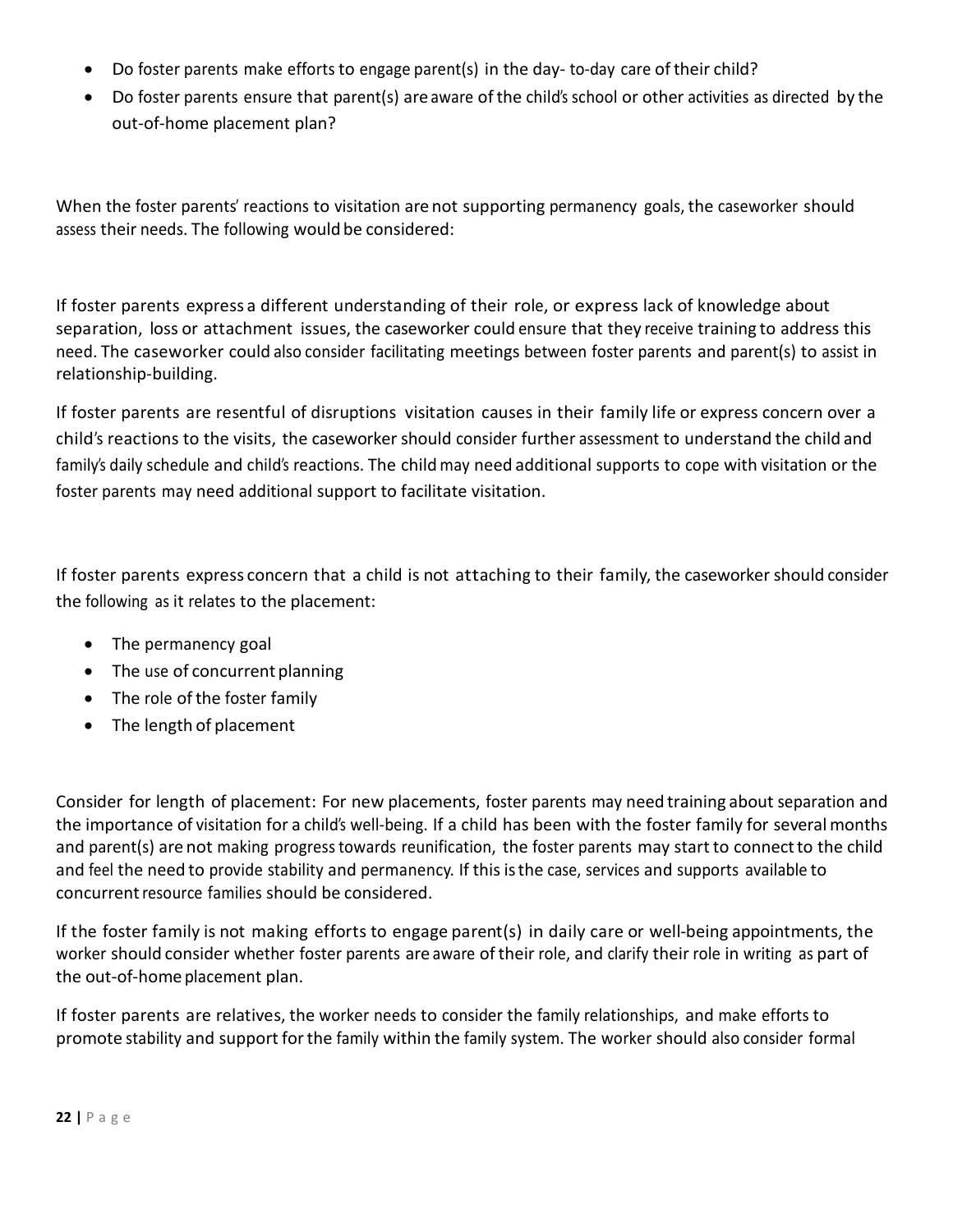system supports to ensure that the relative foster family isreceiving training and services typically made available to unrelated foster parents.

### **SPECIAL POPULATIONS:**

#### **INCARCERATED PARENTS**

When a child's parent(s) is/are incarcerated, special arrangements will be necessary to support visitation. If the parents' incarceration was related to abusing a child, the impact of contact with the parent(s) on the child will need to be assessed. A therapist's assessment and recommendations should be considered before implementation of the visitation plan.

If the permanency goal isreunification, every effort should be made to assure regular visitation. A child's fantasy about prison life and the parents' experiences may be more frightening than reality. A visit can reassure a child that their parent(s) are okay.

Visitation planning will include contacting the prison to understand the visitation procedures and arrangements. A child should be prepared about the contactthey will have with their parent in prison. Consider how information about the facility can be shared with the child. A child should know ifthey will see their parent in a small room or if the visit will be in a large room with other prisoners and families, and ifthey will be able to hug their parent. A child should also know the facilities' rules about gifts or mail. (Hess & Proch, 1988)

#### **FAMILY VIOLENCE**

When children are removed from homes where domestic violence has occurred, the impact of family violence and other forms of abuse will require an assessment of the situation to consider a child's experiences, and the impact on them. A child's experiences could differ significantly from an adult's experiences. The assessment of the situation would determine safety issues, and anymeasures needed to arrange forsafe visits that will address a child's needs. This could include considerations for drop-off and pick-up locations, as well as a safety plan.

#### **SEXUAL ABUSE VICTIMS**

In sexual abuse cases, caseworkers need to assess safety issues, as well as a child and parent(s) readiness for **visitation, including therapist recommendations and evaluations as part of the assessment. The court may also setrules and boundaries about contact. Visitation between the child and any alleged perpetrator should be monitored by a professional skilled in recognizing subtle elements of sexual abuse.**

#### **CHILDREN WITH SPECIAL NEEDS (DEVELOPMENTAL OR PHYSICAL)**